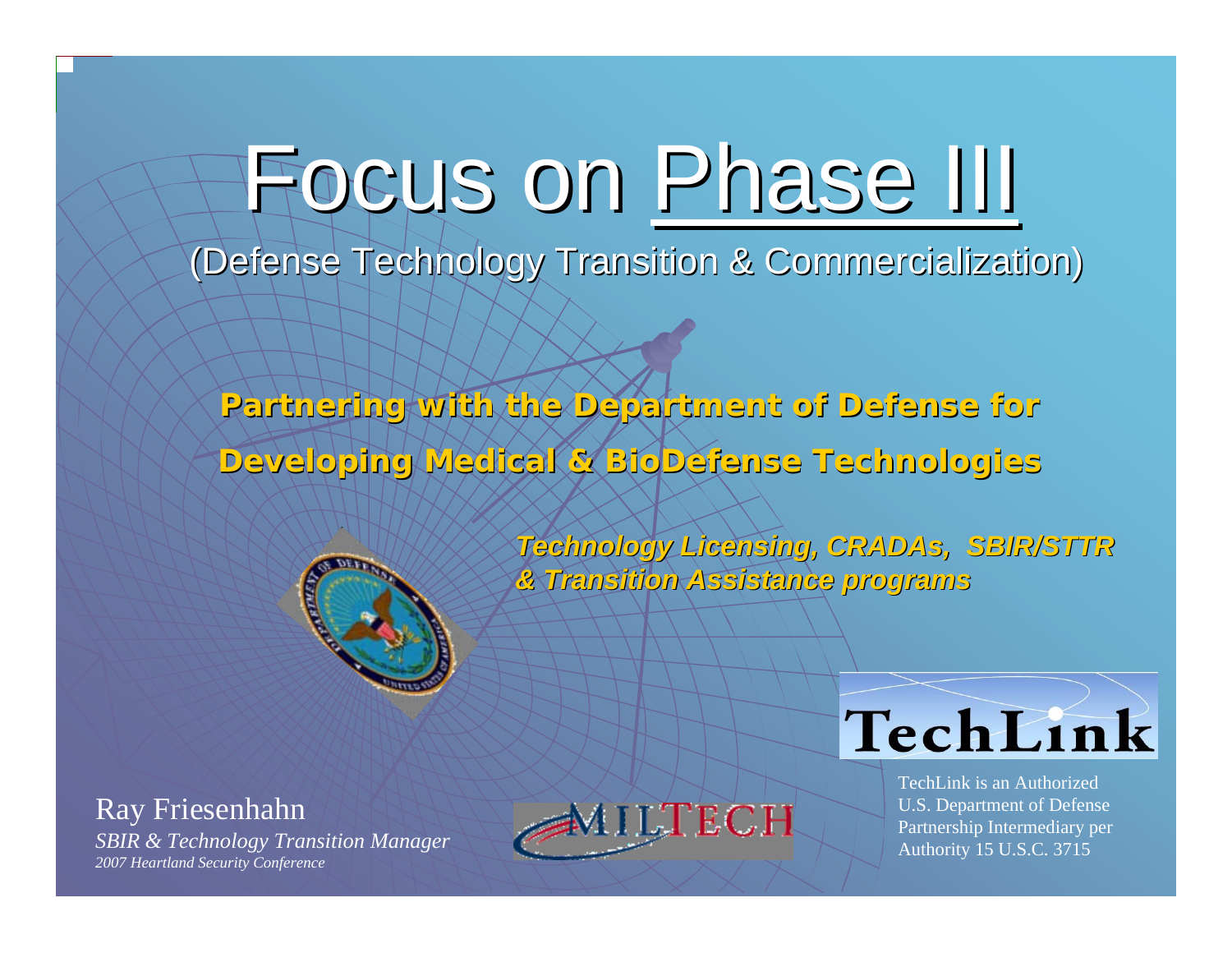

# **TechLink**

- **Established 1996 to support NASA regional Technology Transfer**
- **Defense TechLink began FY99 to support national DoD Technology Transfer requirements**
- **Currently the primary DoD-wide "Partnership Intermediary" for Technology Transfer**
- **Under OSD: DUSD (AS&C) OTT**
- **Recognized as one of 9 "exemplary models" nationwide of federal technology transfer (U.S. Dept. of Commerce, 2003)**

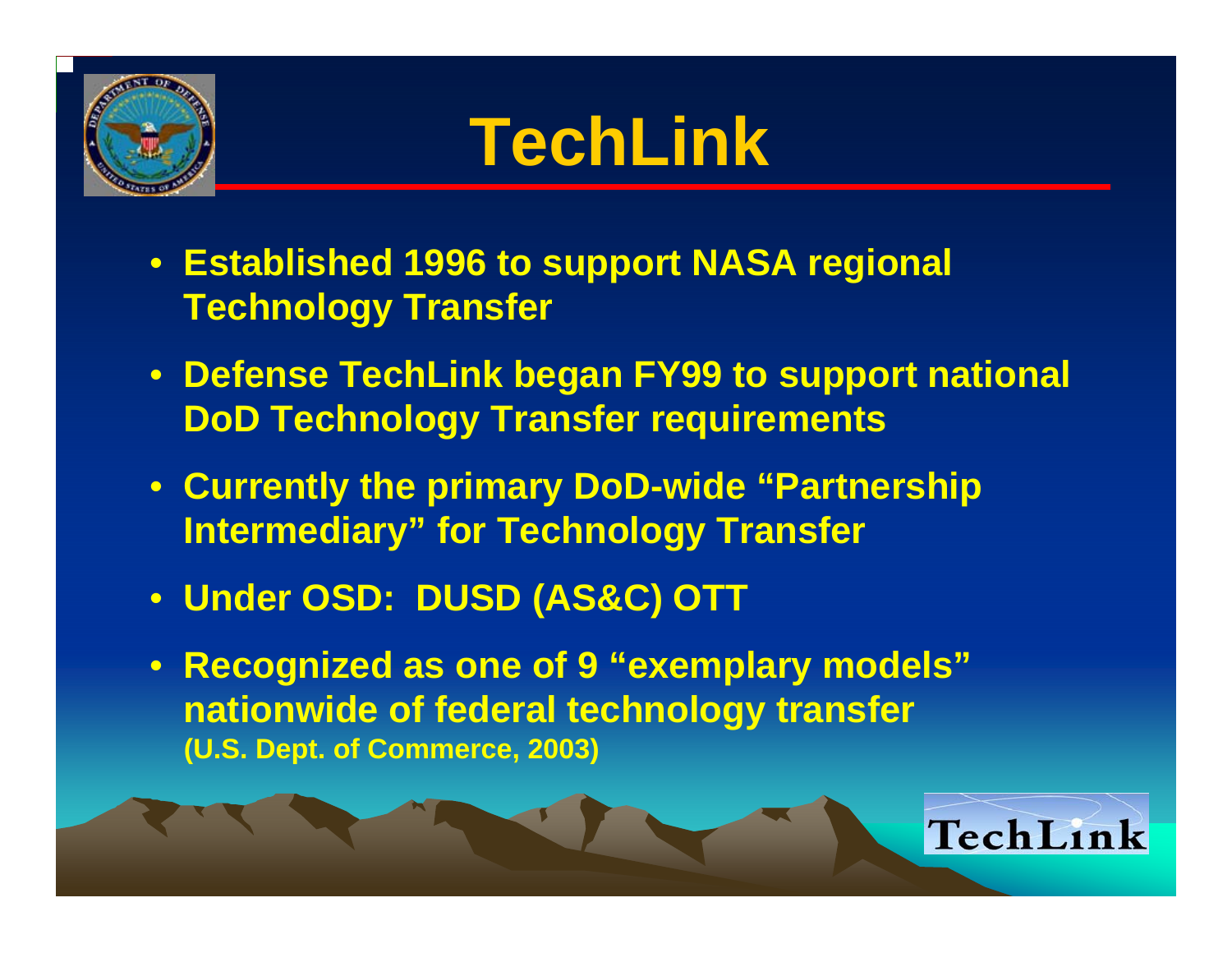

# **Defense TechLink Mission:**

**Link DoD labs with companies for development and commercialization of new technology**

### *Purpose***:**

- **Help DoD transfer and acquire new technology**
- $\Box$ **Increase the competitiveness of U.S. industry**
- *Key Activities***:**
- **National:**
- o Licensing of DoD Technologies for commercial and Dual Use applications **Regional:**
- o Establish Joint R&D projects between DoD and companies for new technology development (CRADAs)
- o Help DoD in acquisition of new technologies via SBIR, other agreements focused on Technology Transition

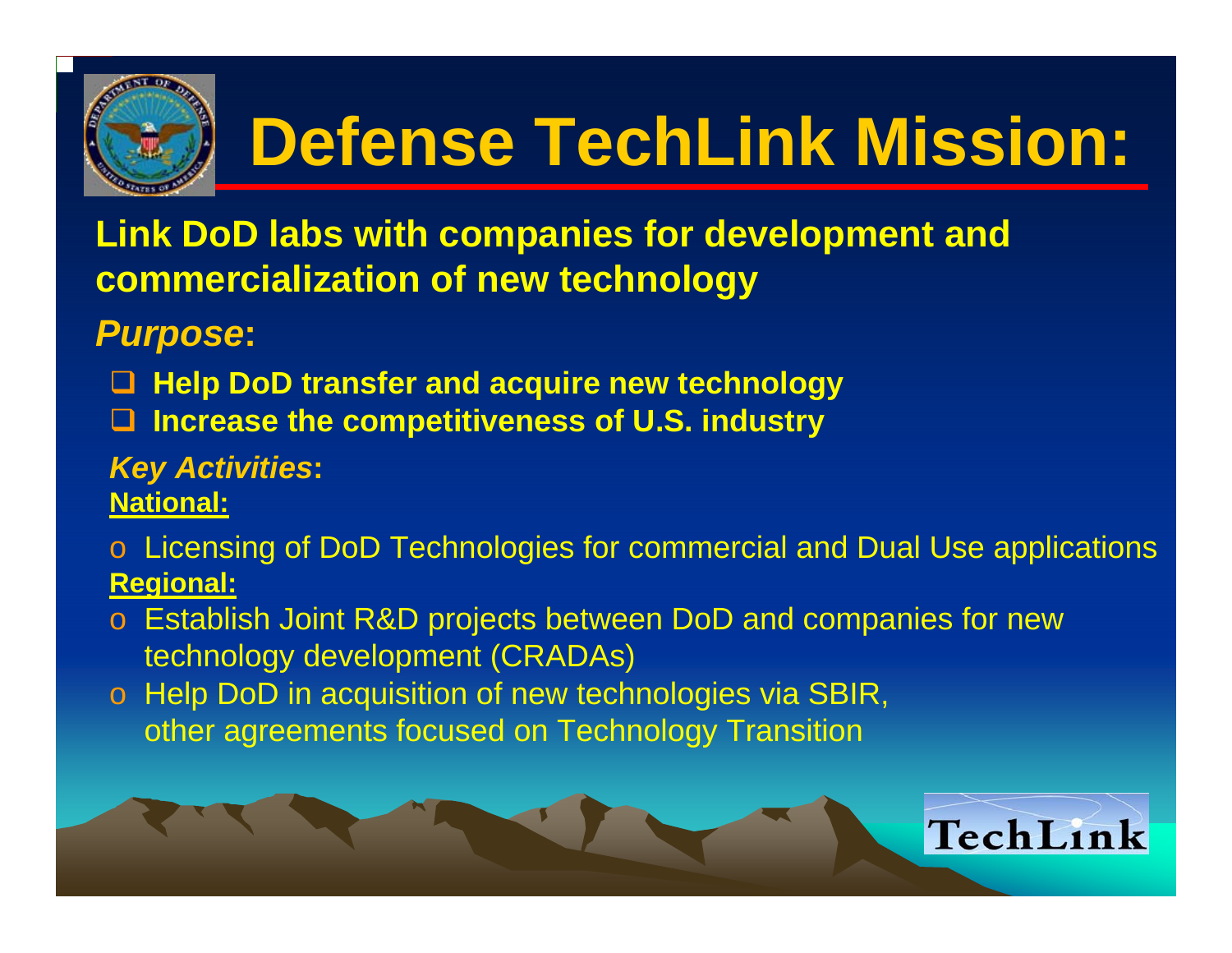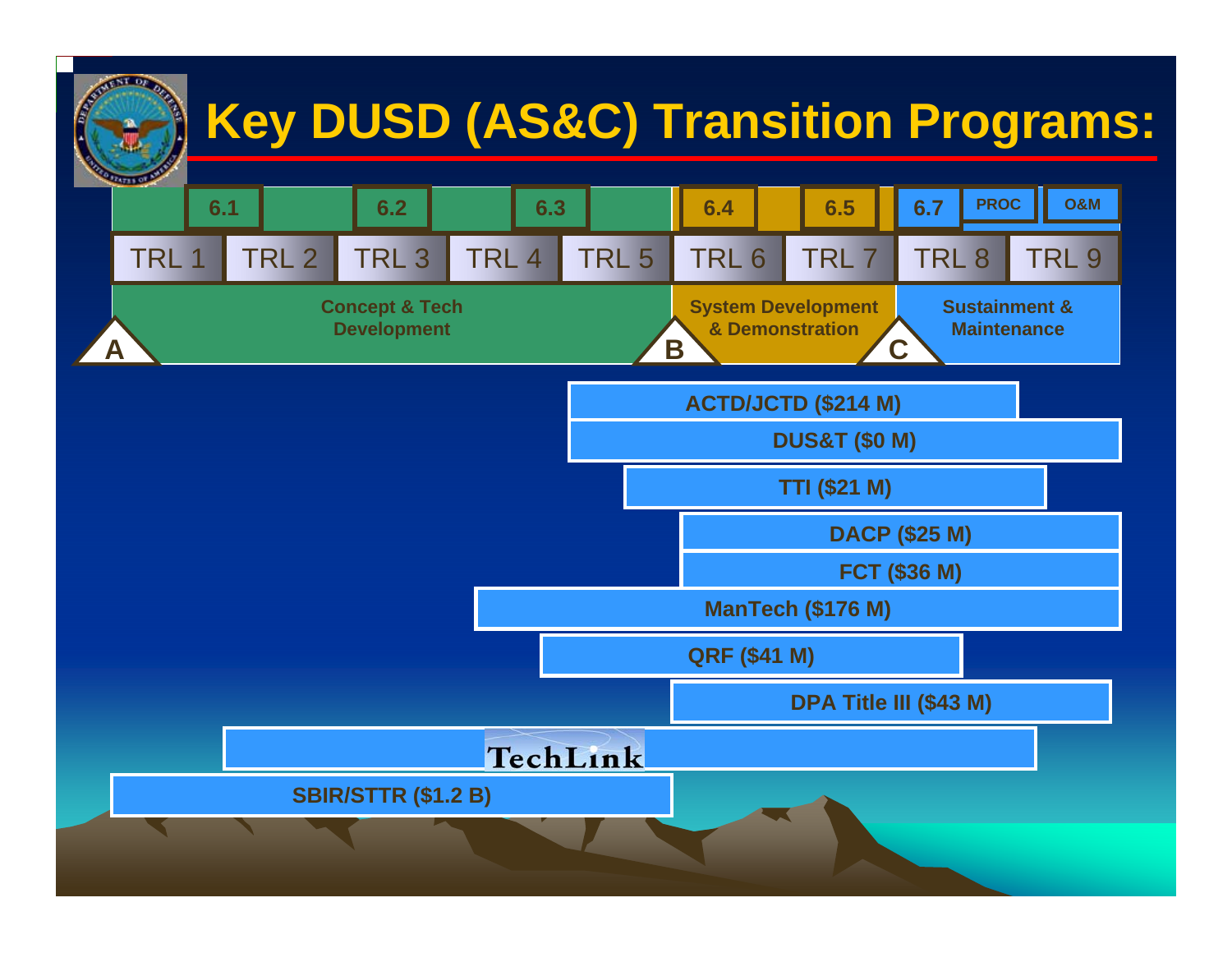## *TechLink's TechLink's Roles for Roles for DoD :*

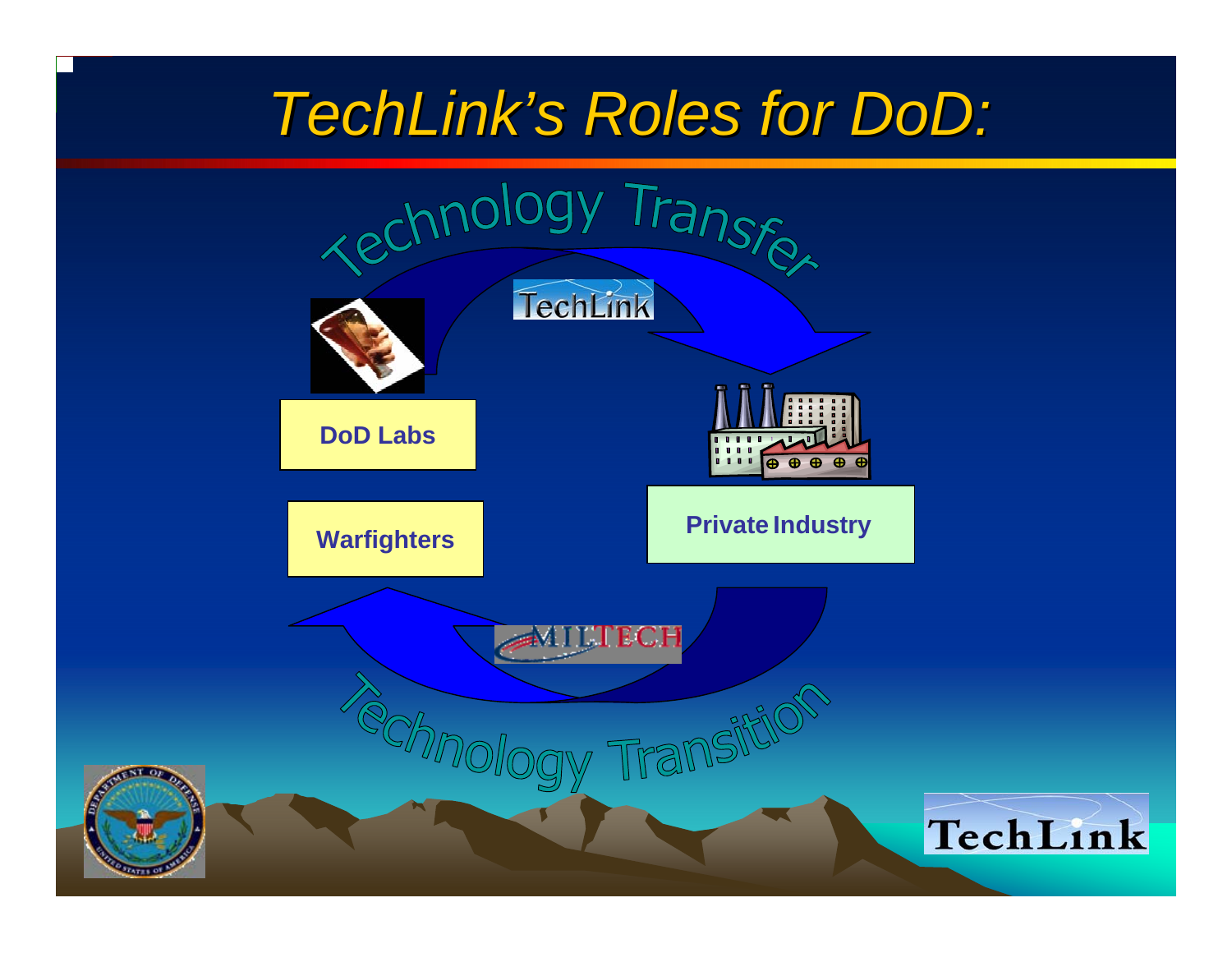## *Finding & Acquiring New Technology Finding & Acquiring New Technology*

### **DoD Technology Licensing Opportunities: Technology Licensing Opportunities:**

- **Technology already developed for DoD needs, dual Technology already developed for DoD needs, dual-use**
	- **Available for small fraction of development cost Available for small fraction of development cost**
- **Can significantly enhance your own technology Can significantly enhance your own technology**
- **Can increase your perceived credibility Can increase your perceived credibility**
- **Can build your connections with funding agencies Can build your connections with funding agencies**
- **May even serve as basis fo May even serve as basis for other funding opportunities r other funding opportunities**

### **TechLink can help! TechLink can help!**

Authorized U.S. Department of Defense Partnership Intermediary per Authority 15 U.S.C. 3715



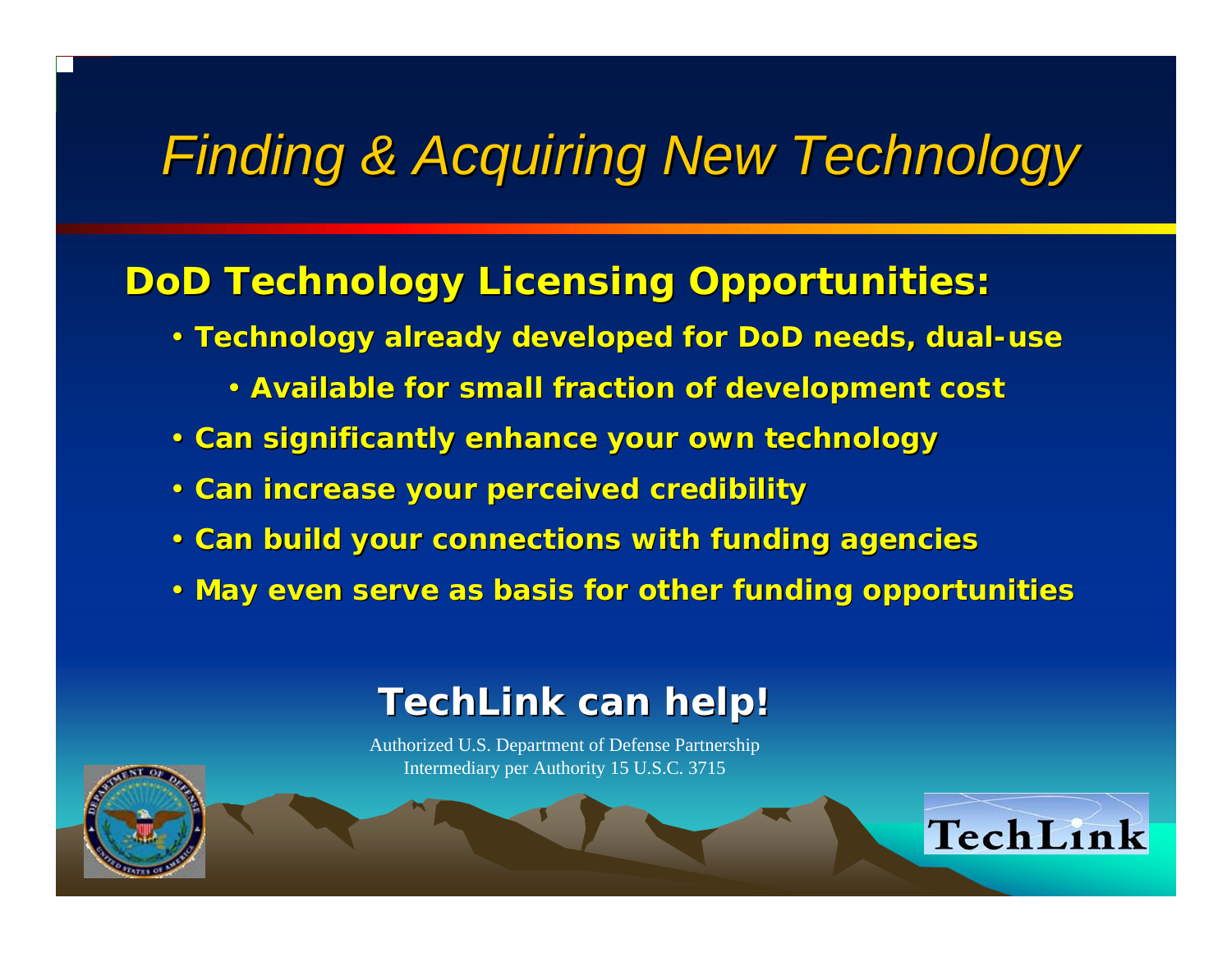# *Leveraging Your Resources Leveraging Your Resources*

### **Advantages of a CRADA (Cooperative R&D Agreement):**

- **Tie into significant R&D capability at little or no cost Tie into significant R&D capability at little or no cost**
- **Utilize specific R&D capability available nowhere else specific R&D capability available nowhere else**
- **Increase your perceived credibility based on partnership Increase your perceived credibility based on partnership**
- **Become familiar with DoD customer's needs, culture Become with DoD customer's needs, culture**
- Agency personnel become familiar with your capabilities for **potential advantage potential advantage**
- Often opens doors for other funding opportunities

### **TechLink can help! TechLink can help!**

Authorized U.S. Department of Defense Partnership Intermediary per Authority 15 U.S.C. 3715



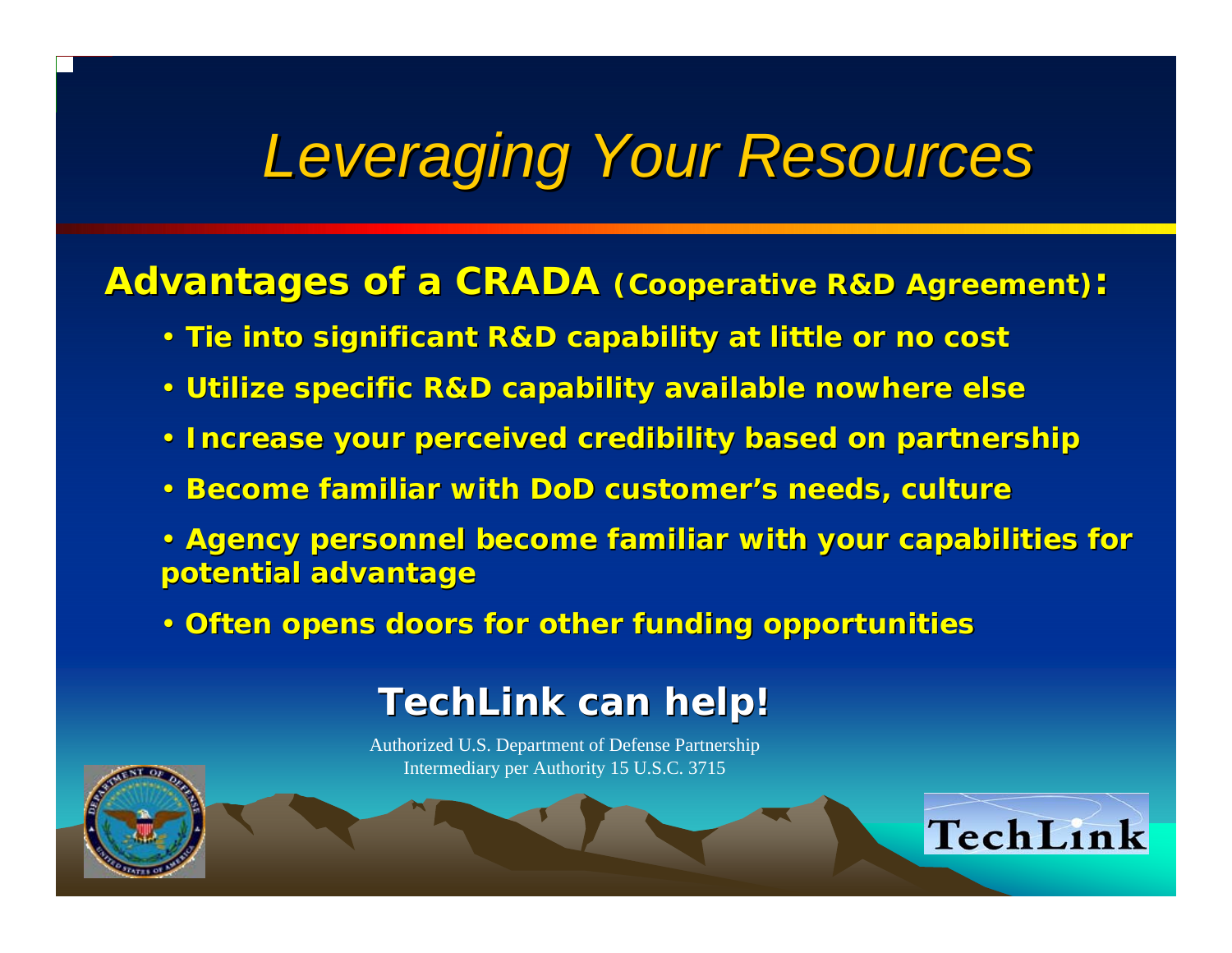### *Licensing Example: Licensing Example: Portable Medical Sterilizer Portable Medical Sterilizer*

- Developed by Army Natick Soldier Center **& Army Institute of Surgical Research & Army Institute of Surgical Research** 
	- Uses small qty of chemical powder and **water to produce chlorine dioxide water to produce chlorine dioxide**
	- **Gas scrubber allows indoor use Gas scrubber allows indoor use**
	- **No external power required No external power required**
- **Licensed to Primus Sterilizer (Omaha, NE) Licensed to Primus Sterilizer (Omaha, NE) and ICA TriNova (Newman, GA)**
- **Companies jointly developing and testing Companies jointly developing and testing for regulatory approval for regulatory approval**
- **Systems to be used for military surgeons and international disaster relief efforts and international disaster relief efforts**



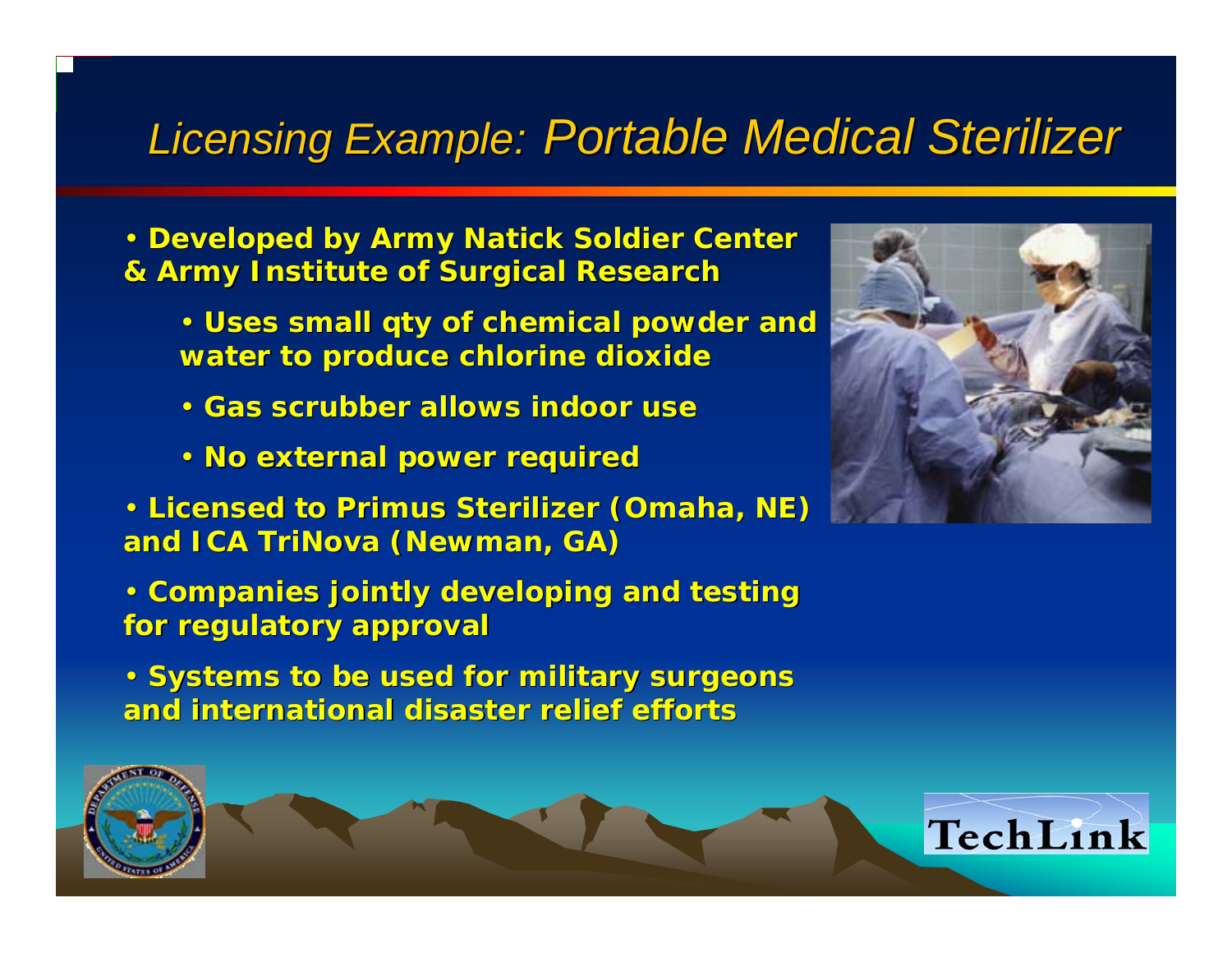### *Licensing Example: Licensing Example: Medical Info Management Medical Info Management*

• **Battlefield Medical Information System-Tactical (BMIS-T) developed by Army Telemedicine and Advanced Technology and Research Center (TATRC) - over 5,000 units in military use in military use**

**• Software on palm computer, scans Personal Information Carrier (electronic dogtag) for medical history ) for medical history**

• **Rapid entry of injury info, receives Rapid entry of injury info, receives diagnosis and recommendations for initial diagnosis and recommendations for initial treatment, transmittal for follow-up care up care**

**• Licensees include Doctor's Business** Services (DBS); GlobeCom 21, Inc.; **LogicaCMG; Vista Partners; and CHI Systems** 





TechLink

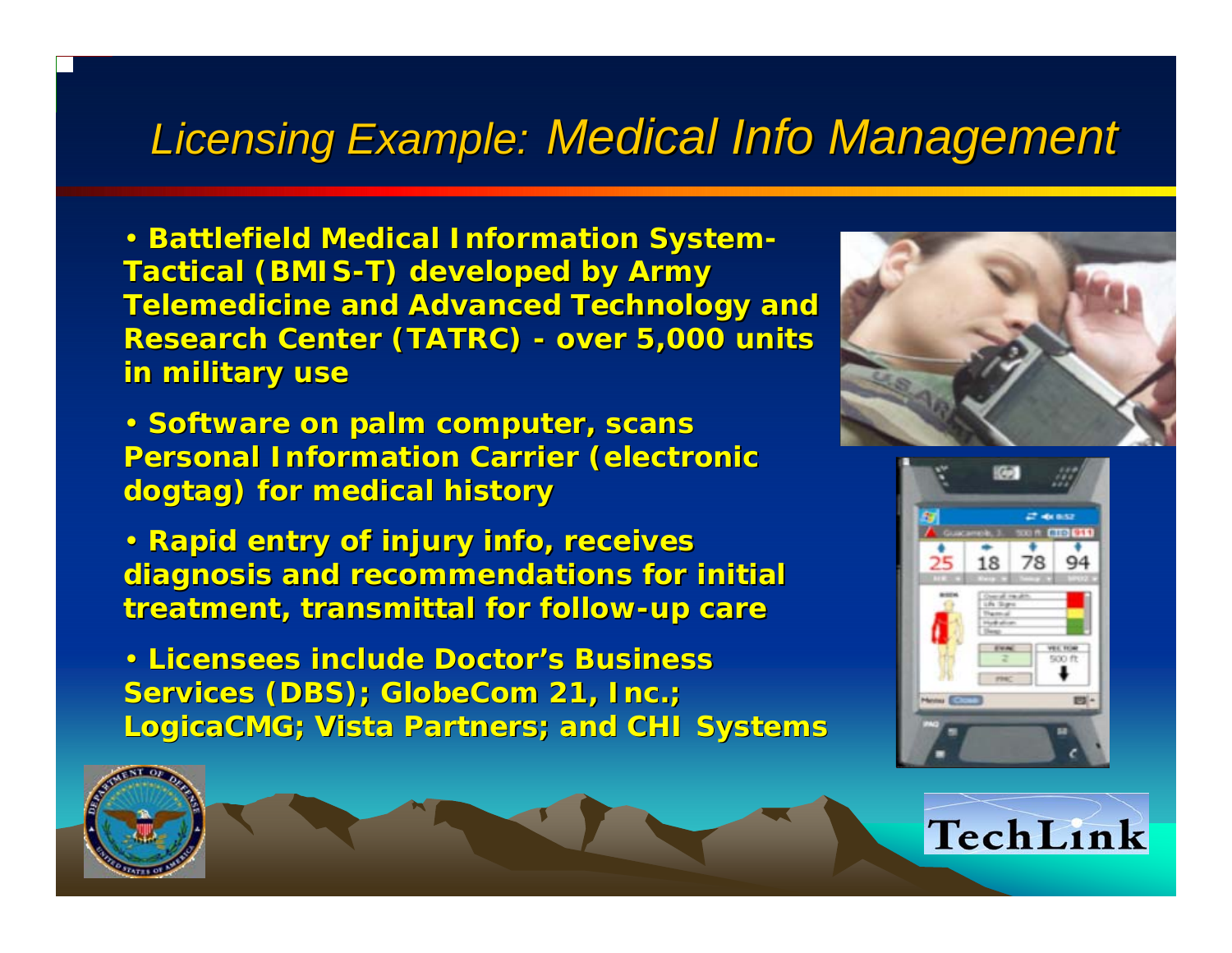### *Licensing Example: TB, Anthrax Tests*

**• Naval Institute of Dental and Biomedical Research (NIDBR) developed two separate saliva-based tests: based tests:**

- **Rapid (<20 min.) saliva Rapid (<20 min.) saliva-based tuberculosis diagnosis tuberculosis diagnosis**
- **Anthrax immunization status test strip color change color change indicates status in minutes indicates status in minutes**
- **Both licensed by licensed by Bamburgh Bamburgh Marrsh LLC (Vancouver, WA) (Vancouver, WA)**

• **Company also participating in CRADA with Naval Medical Research Center to optimize the test with the Bamburgh Marrsh sampler and to gather additional data for rapid and to gather additional data for rapid 510(k) FDA clearance. 510(k) FDA clearance.**





Bamburgh Marrsh's proprietary Saliva Sampler in use.



Bamburgh Marrsh's new VerOFy' diagnostic test system.

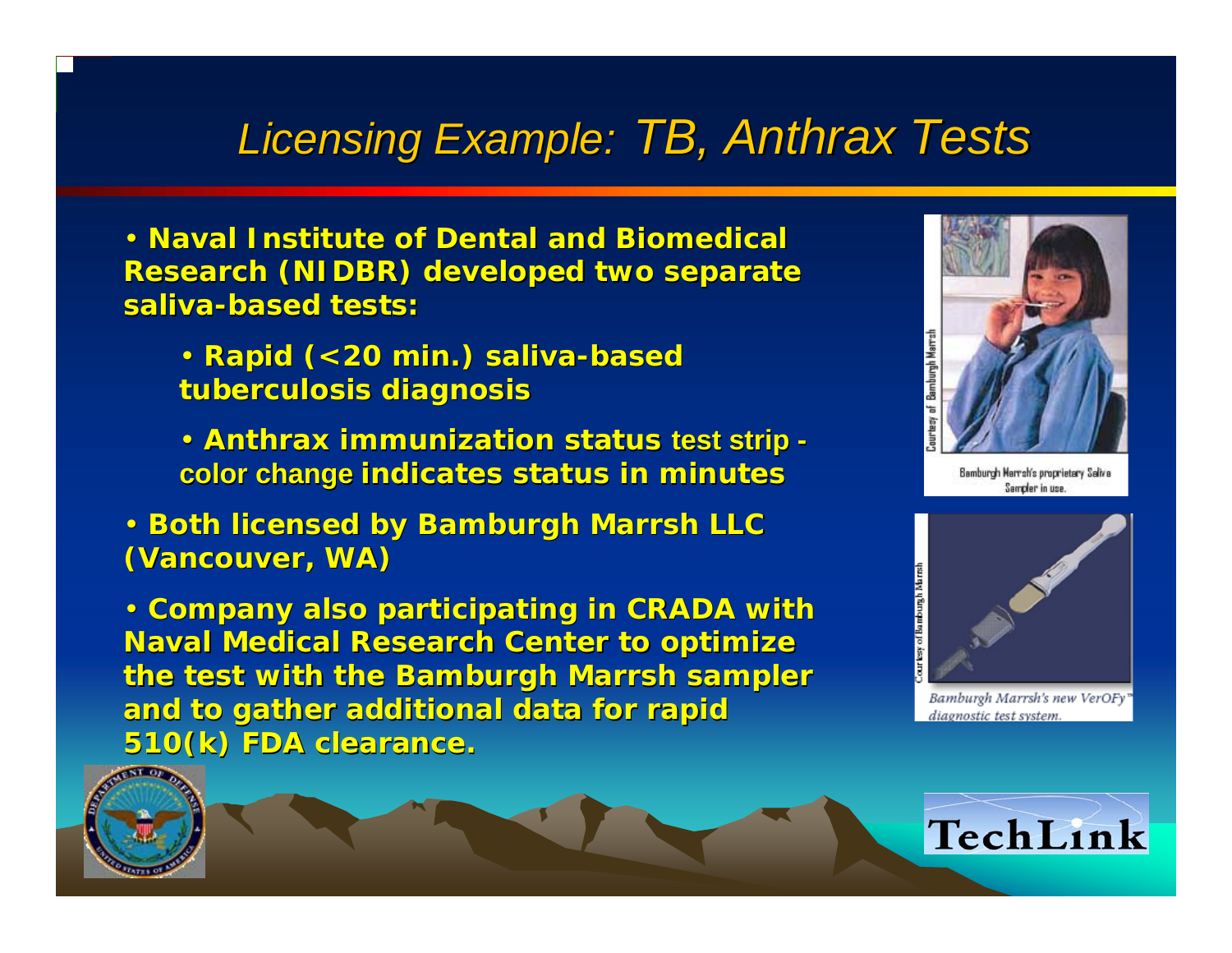

**Help DoD in finding and acquiring critical new technologies to support the needs of the Warfighter**

- **May be "Dual Use" applications of DoD-developed technologies**
- **Important role of DoD SBIR Program to acquire specified new technologies or capabilities from innovative small technology firms.**
- **SBIR assistance focused on capable companies demonstrating intent to follow through to Transition (as qualified DoD contractors/subcontractors)**
- **Help in expanding the U.S. small business technology base**

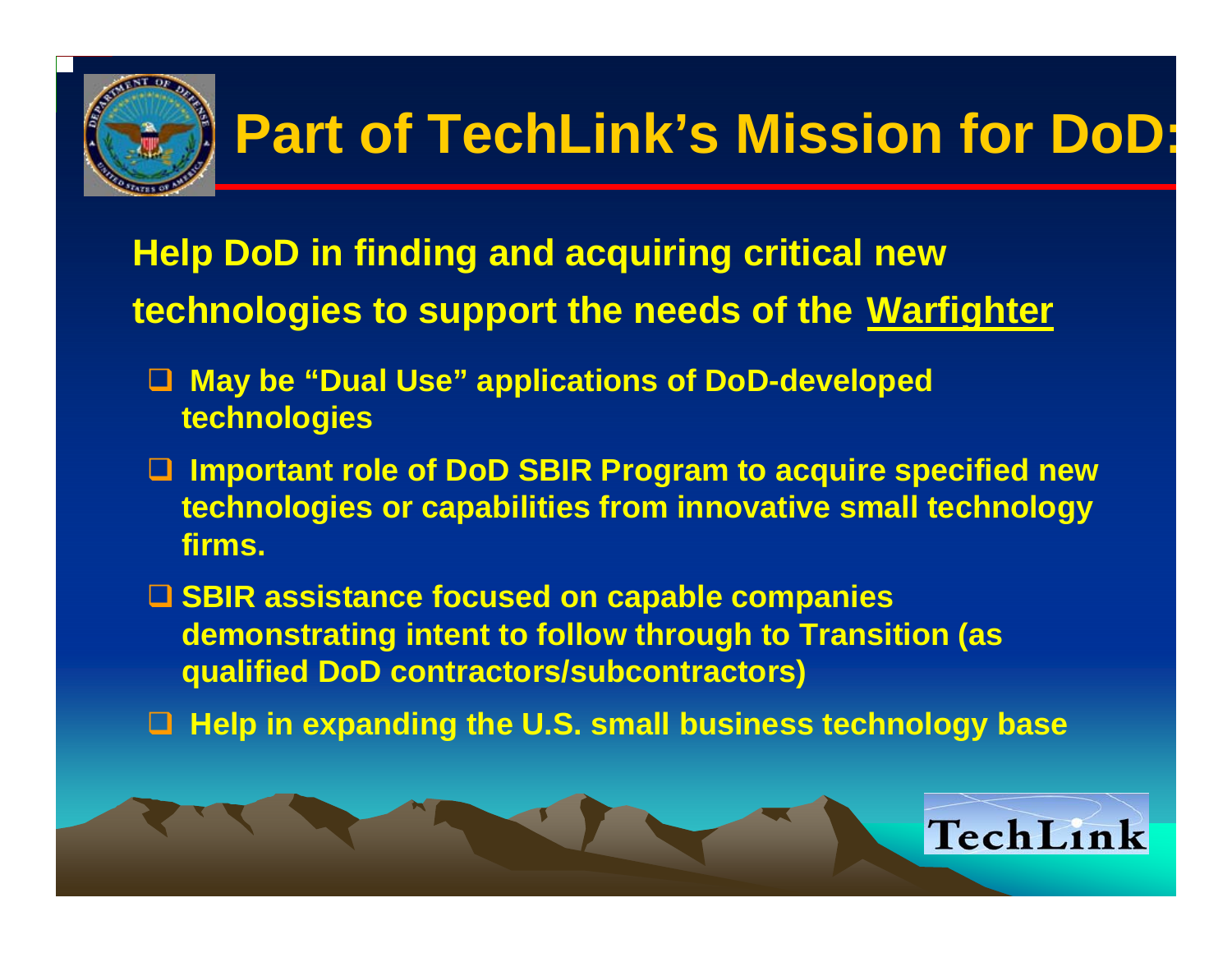## **Overview: SBIR/STTR**

- o Small Business Innovation Research Small Business Technology Transfer
- o Federally mandated programs (since 1982/1992) for agency funding of small business (<500 empl.) R&D to develop new commercial products/services

TechLinl

o FY07 Budgets: <sup>o</sup> SBIR: >\$2 Billion o 2.5% of extramural R/R&D for agencies >\$100 M <sup>o</sup> STTR: ~\$200 Million o 0.3% of extramural R/R&D for agencies >\$1 B o Doubled in FY04 from 0.15%

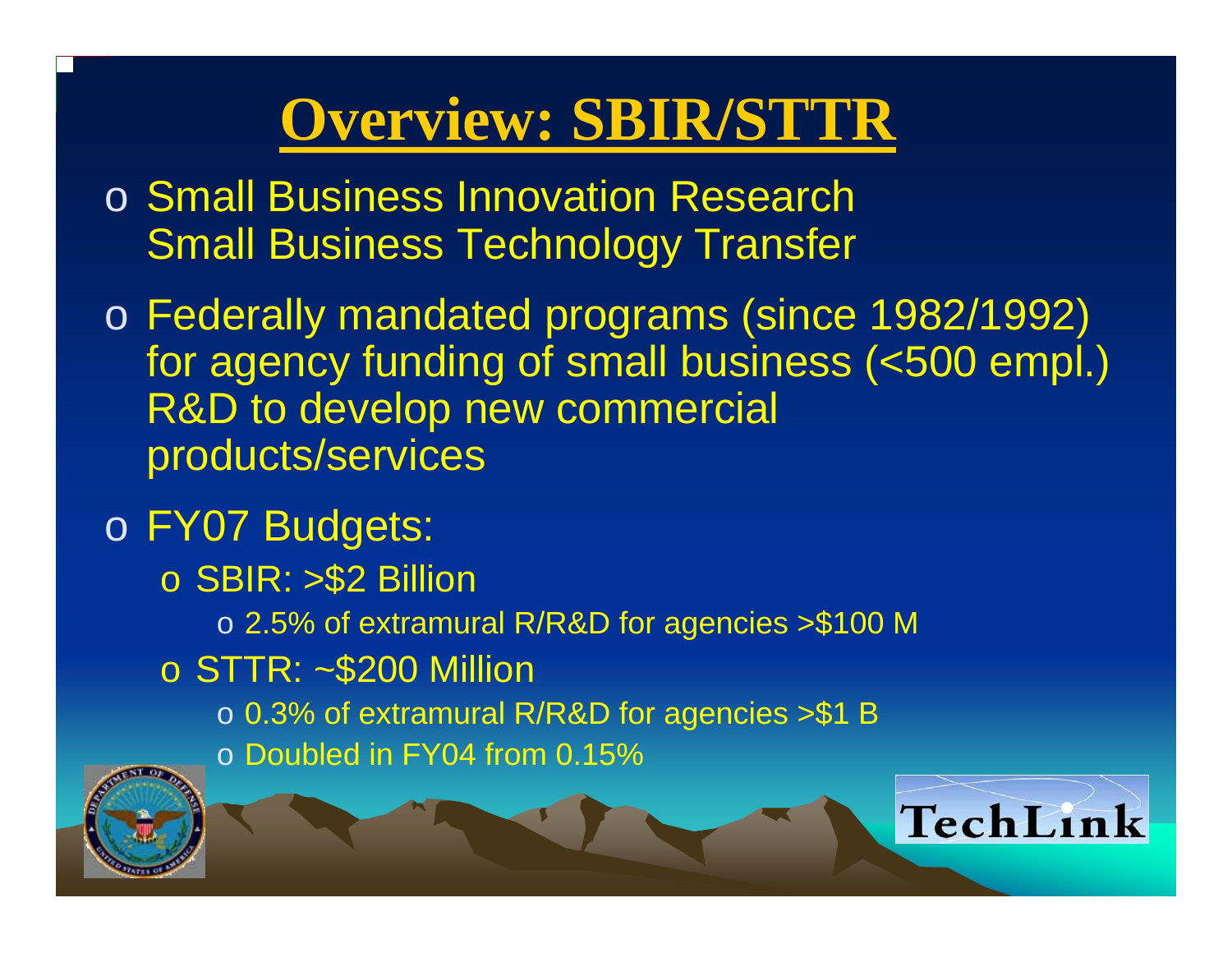## **SBIR/STTR Overview (cont.):**

## **3-Phase Program:**

### o **Phase I: Feasibility Study**

o "Typically" 6-month, \$70K - \$100K

### o **Phase II: Proof of Principal/Prototype**

o "Typically" 2-year, up to \$750K (or more)

### o **Phase III: Commercialization (or "Transition" to DoD procurement programs)**

o No SBIR/STTR funding

o May be government procurement

o Possible Phase II "Enhancement" to get there



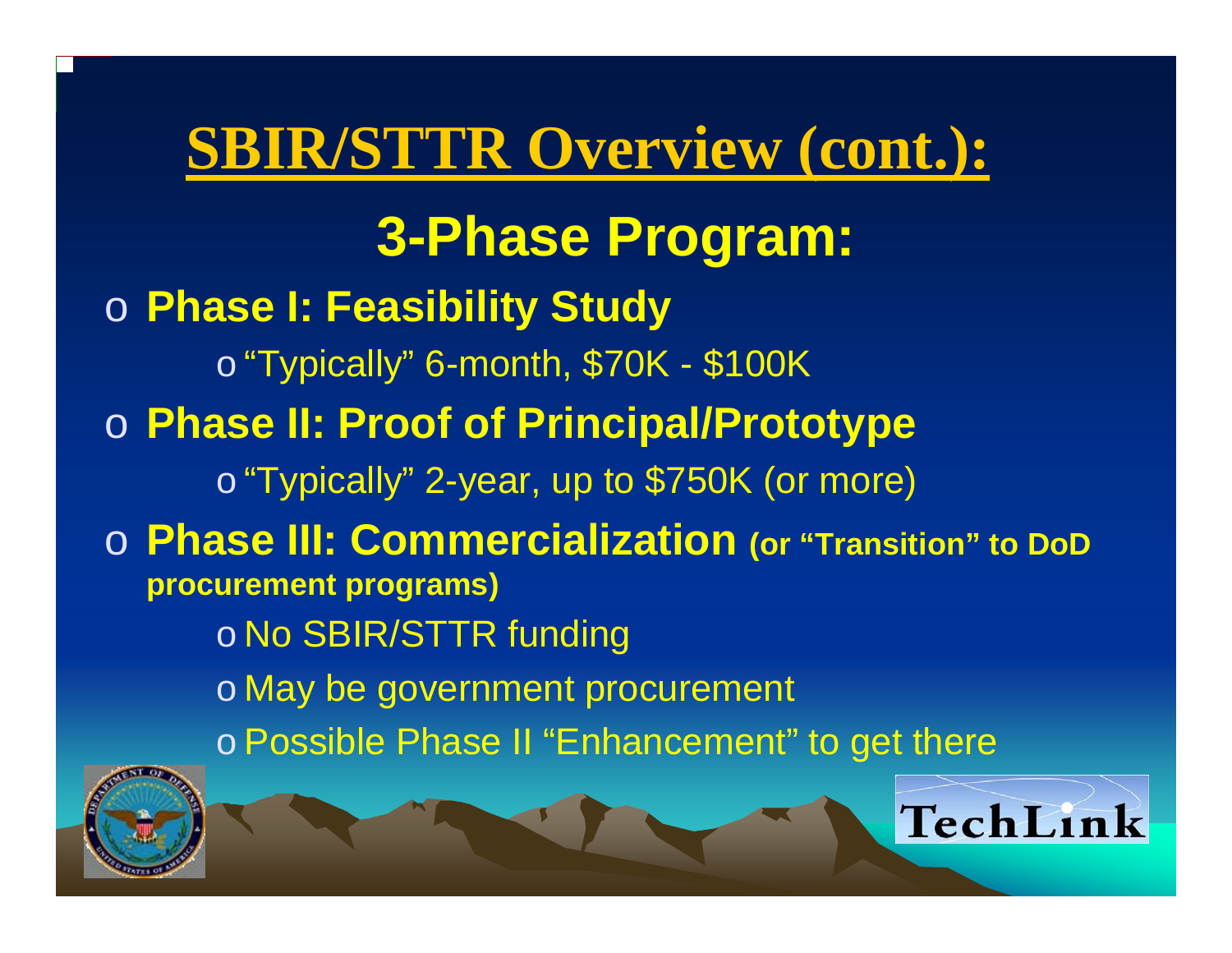# **SBIR/STTR Summary Info: SBIR/STTR Summary Info:**

|                                                              | <b>SBIR</b>                          | <b>STTR</b>                                          |
|--------------------------------------------------------------|--------------------------------------|------------------------------------------------------|
| Total Ann. Amt.                                              | ~\$2 Billion                         | ~\$200 Million                                       |
| <b>Agencies</b>                                              | 11                                   | 5<br>(DoD, DOE, NIH, NASA, NSF)                      |
| <b>Phase   (~15% win,</b><br>higher for STTR)                | <b>Typically \$75K</b><br>6 months   | <b>Typically \$100K</b><br>12 months                 |
| Phase II (~40% win)                                          | <b>Typically \$750K</b><br>24 months | <b>Now \$750K</b><br>24 months                       |
| Phase I:<br>(University)<br>Phase II:<br><b>Subcontracts</b> | Allows up to 1/3<br>Allows up to 1/2 | <b>Requires 30 - 60%</b><br><b>Requires 30 - 60%</b> |



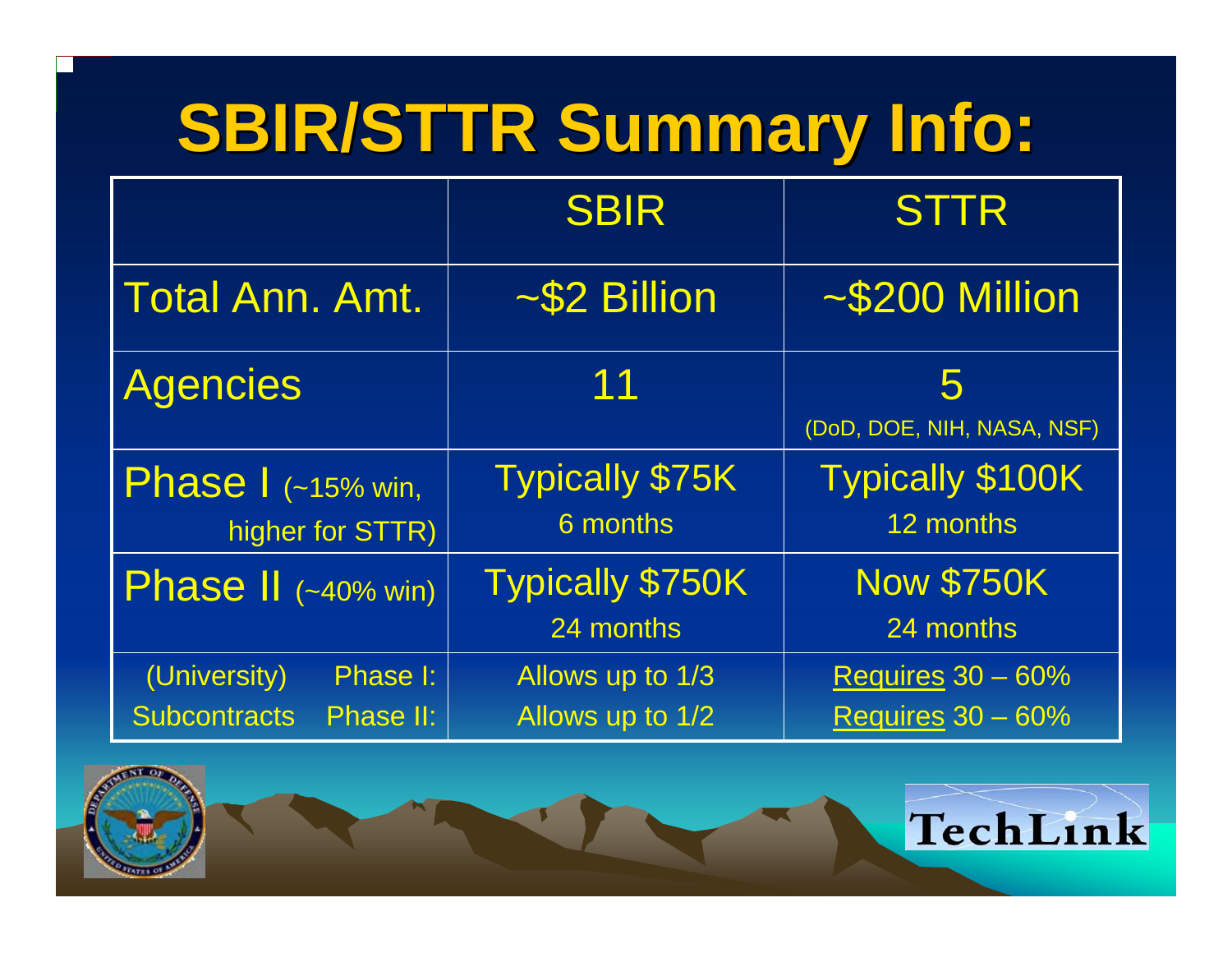# **Key Requirements for SBIR Success:**

### o **Innovation**

- <sup>o</sup> New Product or Technology
- <sup>o</sup> New Application of Existing Technology

### o **Research**

- o Research of the Feasibility of the Project
- o Not Market Research
- <sup>o</sup> Not Strictly Product Development
- o **Commercial Applications**
	- o Societal Need and Commercial Potential

**Specific Agency Need and "Dual Use"** 

TechLin

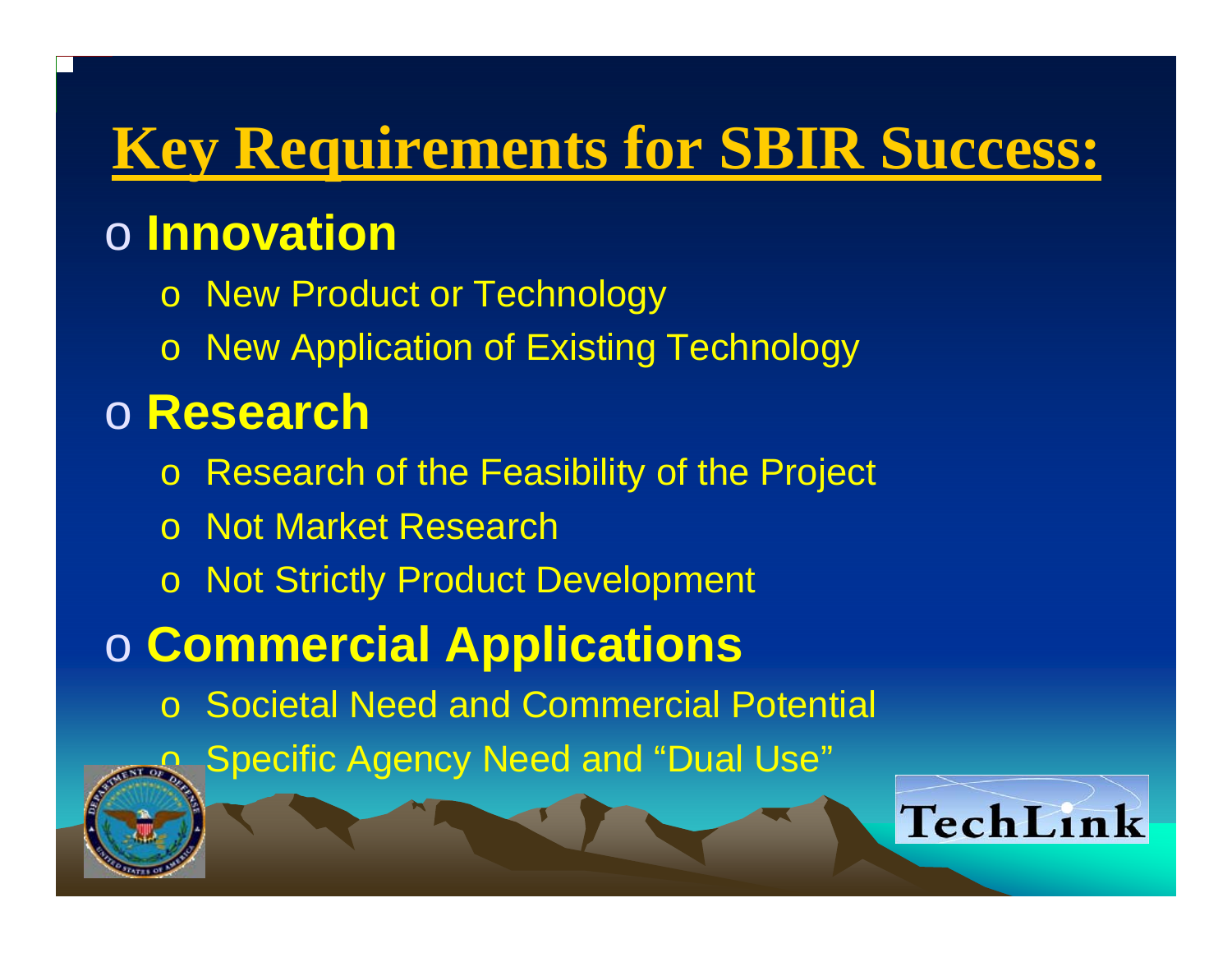## TechLink's DoD SBIR Assistance:

(For Qualified Companies in Greater NW Region) (For Qualified Companies in Greater NW Region)

#### $\bullet$ Specific SBIR Assistance:

- $\bullet$ Facilitate discussions with TPOCs, other DoD contacts
- $\bullet$ Guidance through process, technical relevancy
- $\bullet$ Travel support to visit DoD labs, Primes
- $\bullet$ Expert outside proposal review, graphics, commercialization planning
- $\bigodot$ Incentives for timely drafts, submission
- $\bigodot$ Additional partnering for improved project development
- $\bigodot$  Technology Partnerships with DoD Labs
	- $\bigodot$ Add major value to company's R&D efforts
	- $\bigodot$ Improve understanding of DoD needs
	- Often lead to contracts, other opportunities



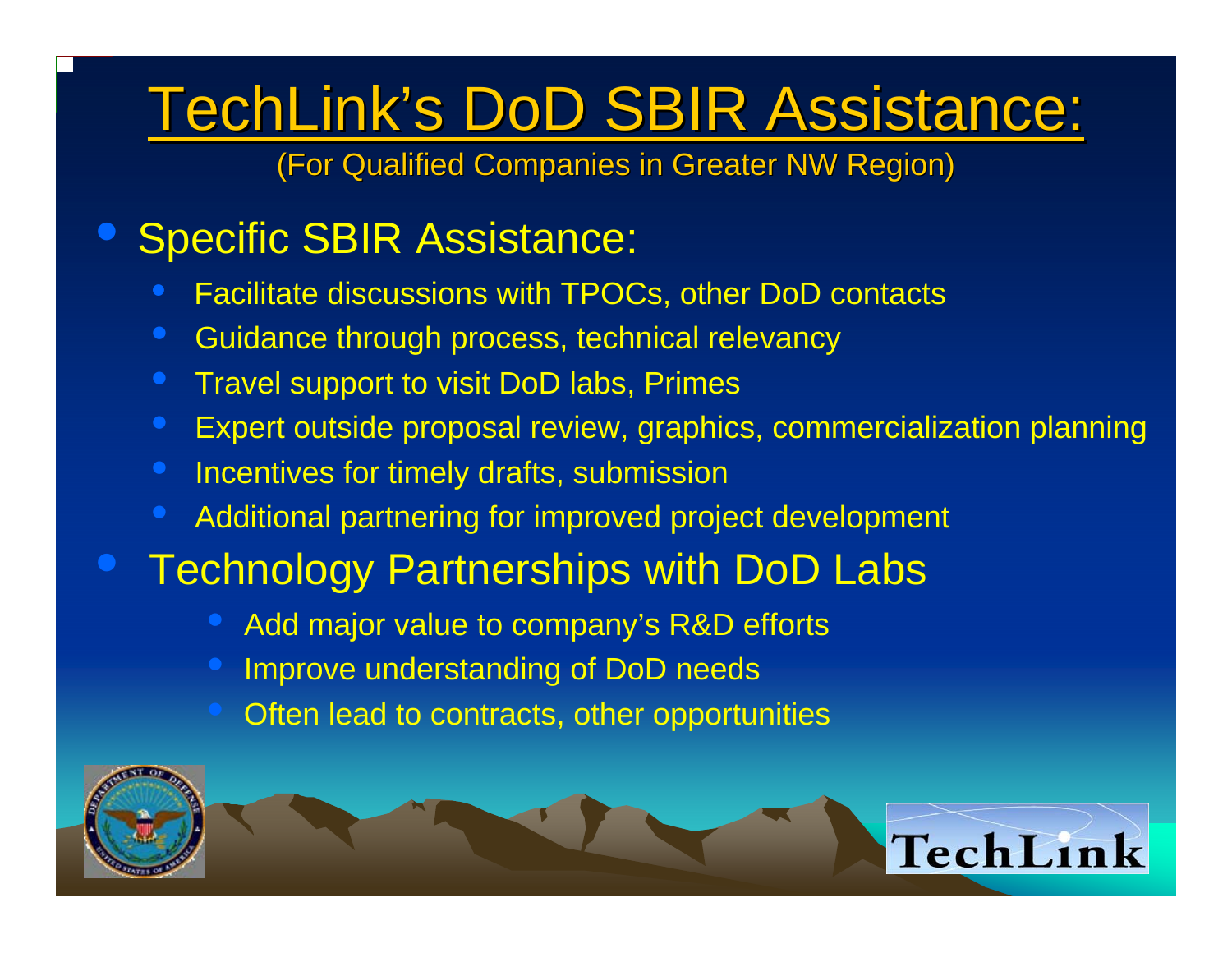## Transition: Transition: *Critical Focus for DoD SBIR Critical Focus for DoD SBIR*

Goal is to convince the customer (DoD reviewers) that you have a clearly defined pathway to their end defined pathway to their end-product: product:

- Credible R&D Capability
- Strategic Partnerships Strategic Partnerships
- Alliances with appropriate Primes Alliances with appropriate Primes

• Thorough familiarity with Thorough familiarity with customer's need and product use



## TechLink

Federal law permits sole source contracts Federal law permits sole source contracts for technology developed under SBIR

*Transition: Bridging the Gap from Transition: Bridging the Gap from R&D to Systems Applications R&D to Systems Applications*





**\$**

**\$**



**\$**

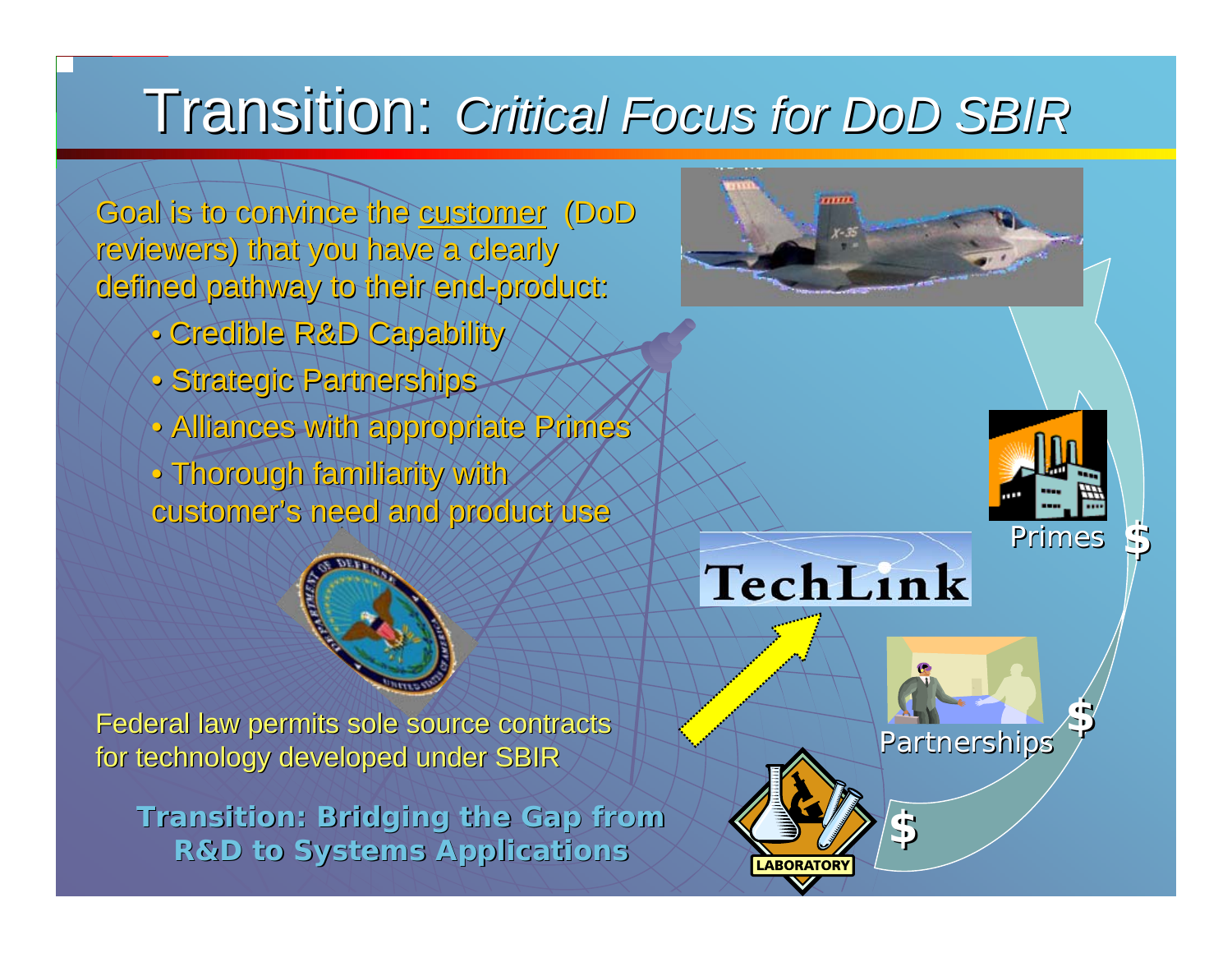### **Keys to DoD SBIR Success:**

**Build long-term relationships with appropriate DoD labs and organizations**

- o *Plan to be in for the long haul*
- o *Seek, build mutually beneficial relationships*
	- o *CRADAs, Licenses, other Partnerships*
- o *Emphasize Service, Value to DoD and the Warfighter*
- o *Other funding opportunities may arise* o *Potential "slice of the pie," vs. SBIR "seed money"* o *Plan for "Dual-Use" Success!*

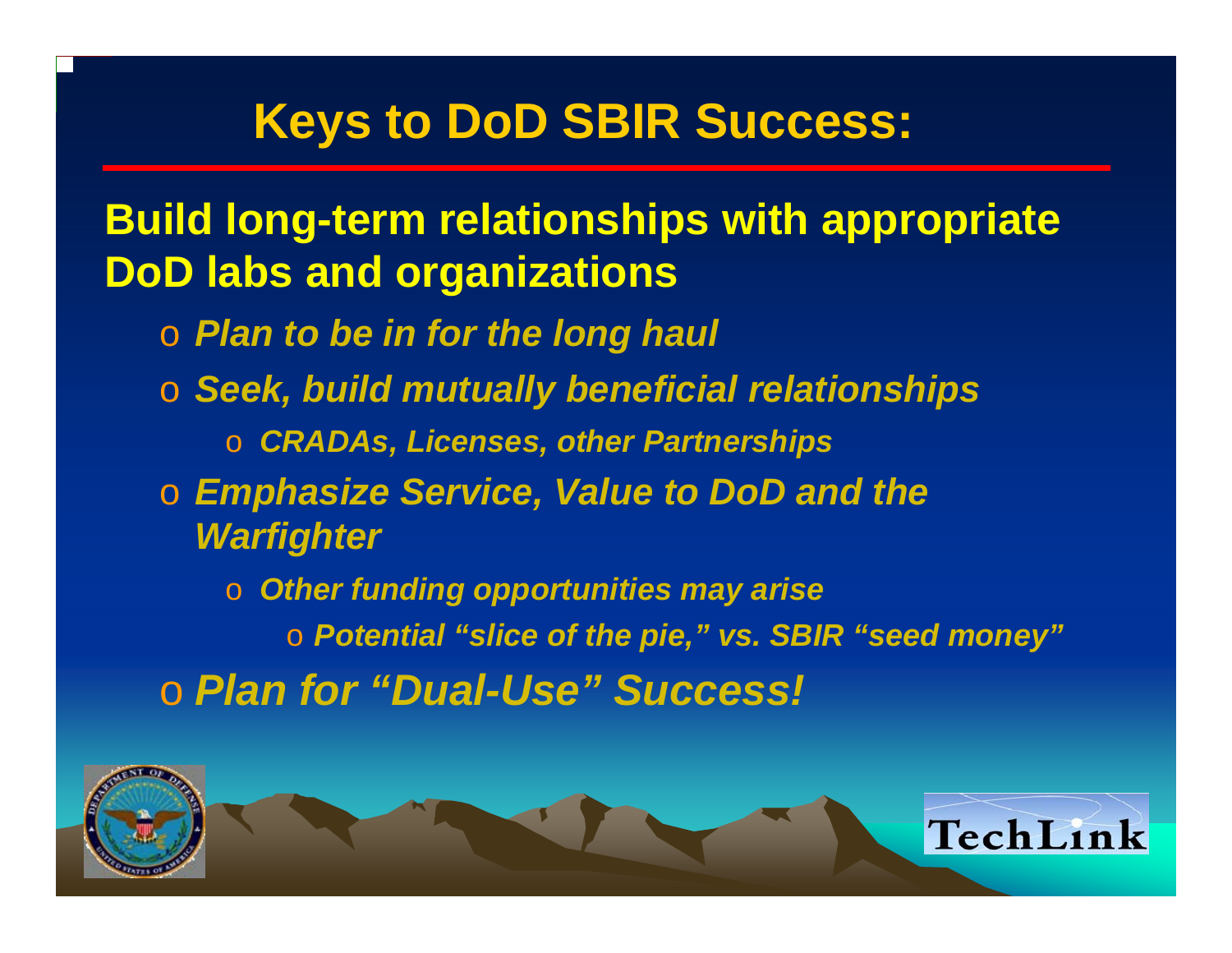## **Timeline: SBIR to Commercialization**

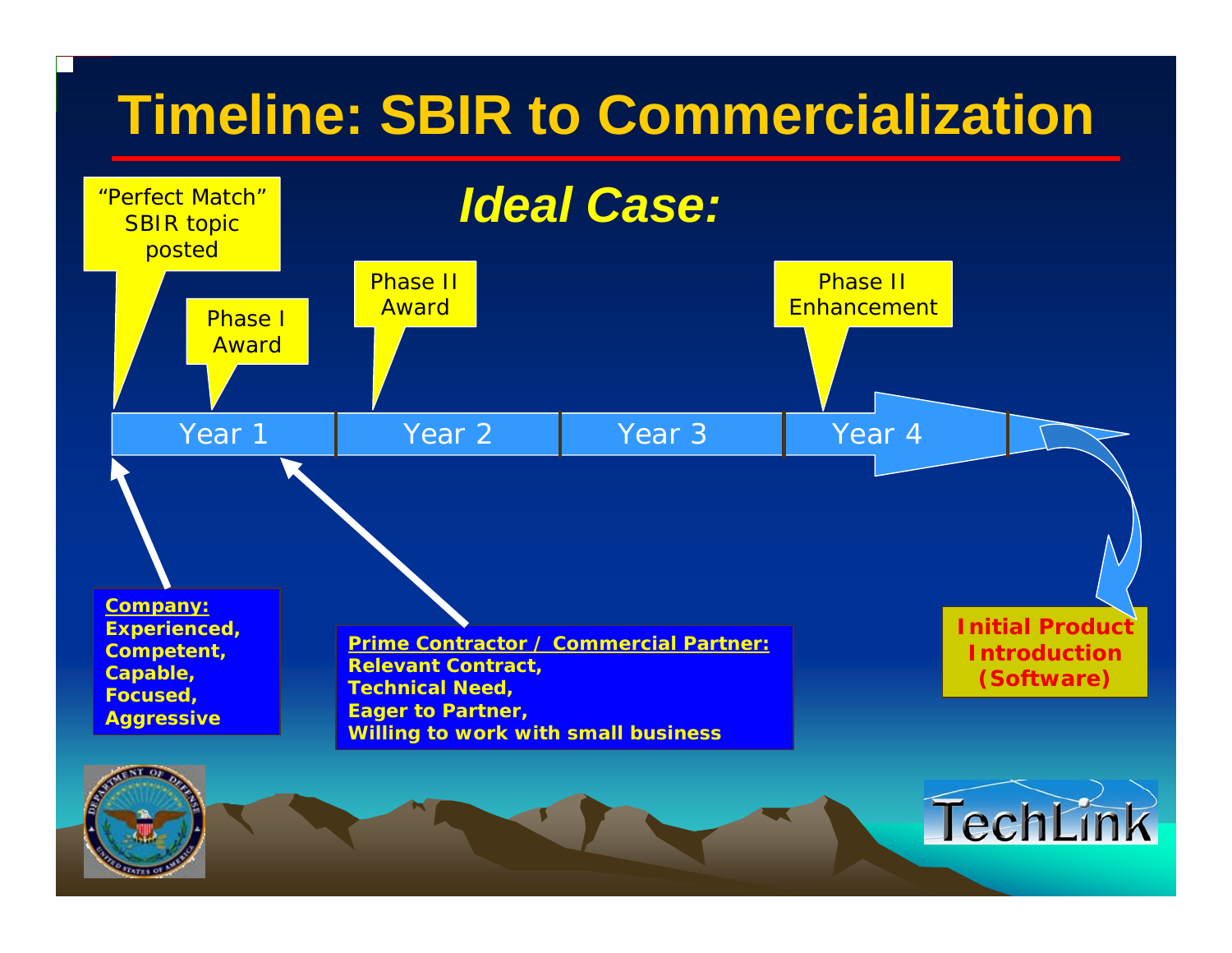### **Client Example: Visual Learning Systems, Inc. Transition Success: Feature Analyst™ Software**

**Technology:** Software for automated feature extraction in hyperspectral or panchromatic images. Learning algorithms are orders of magnitude faster than manual digitizing, also easy to train.

• Developed under multiple SBIRs:

- 3 NASA SBIR awards, 3 NSF
- Army TEC Ph. I & II, NAVAIR Ph. I & II
- CRADAs & Partnerships with Gov't:
	- Army TEC & NUWC CRADAs
	- $\bullet$  NASA TCA  $\overline{\phantom{a}}$
	- $\bullet$  NIMA & NRO partnerships
- Partnered with Primes:
	- ESRI, Leica, BAE, Intergraph



**One Click Feature Extraction using Feature Analyst** 

**Chosen by NGA for deployment across all NGA's Integrated Exploitation Capability (IEC) workstations – Now Dual-Use (Commercial & Military) Success!** 



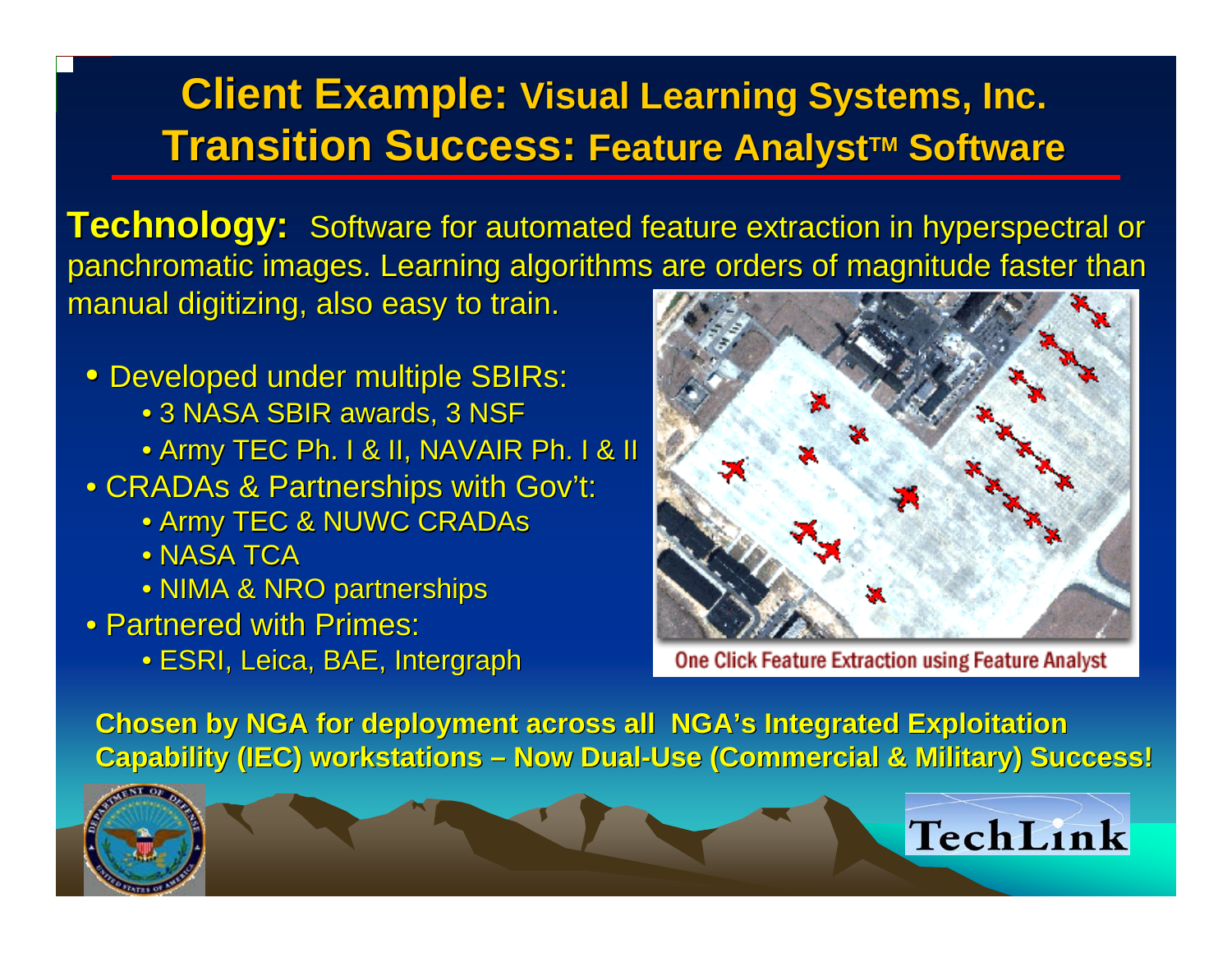## **Timeline: Feature Analyst Transition**

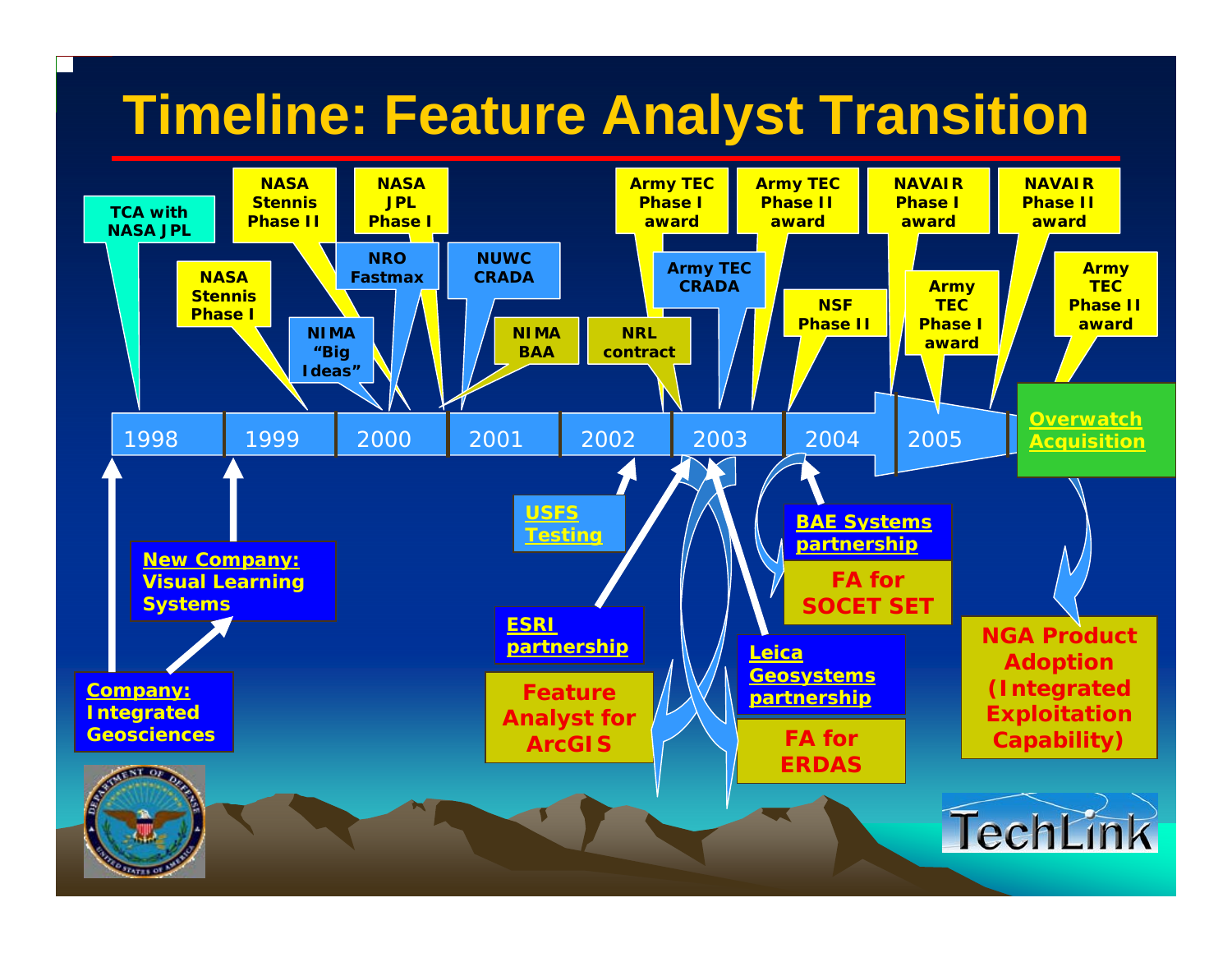### **Client Example: TenXsys, Inc. (Eagle, ID)** *Medical Physiological Monitoring Medical Physiological Monitoring*

SMART (Sensor Monitoring and Relay Transmission), designed to improve amputee monitoring during rehabilitation, provide health and motion monitoring sensor and analysis system for military personnel with prosthetic devices.

 $\bullet$  Funding under OSD SBIR from U.S. Army Research Institute of Environmental Medicine (USARIEM) in Medical Research and Materiel (USARIEM) in Medical Research and Materiel Command.

• Previous NASA and USDA SBIR awards helped co. develop advanced wireless networking capability, methods for powering sensors and data transmitters using motion of animals being tracked and monitored.



**TechLink assistance for travel, networking led to In assistance for travel, networking led to In-Q-Tel priority Tel priority investment (\$ multi investment (\$ multi-million) for applications to Defense HUMINT million) for applications to Defense HUMINT (Human Intelligence) (Human Intelligence)** 



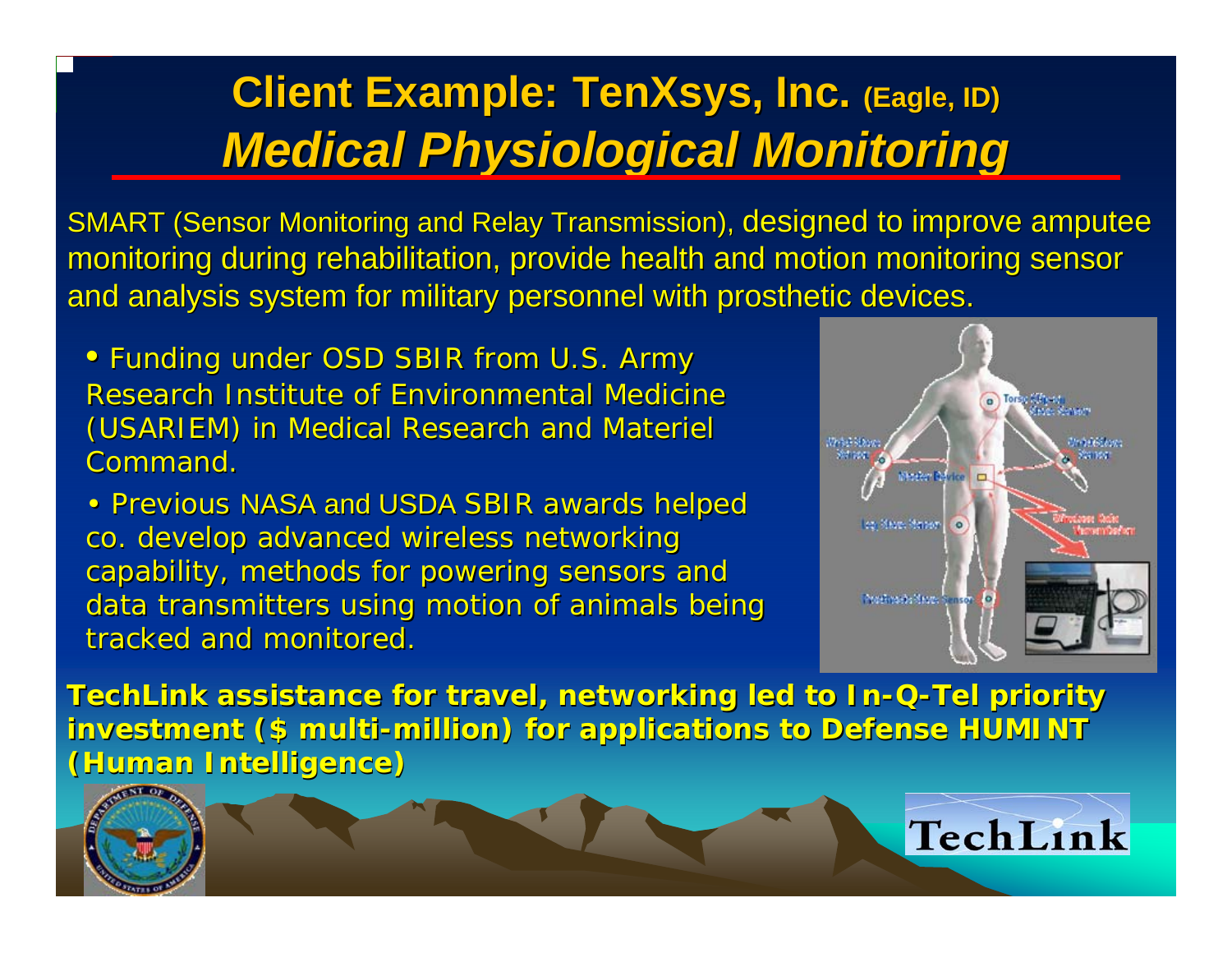

- • MilTech is a partnership between TechLink and MMEC
- Mission: Transition innovative technology to the US warfighter faster, better, and more cost effectively
- ransfer TechLink **DoD LabsWarfighters Private Industry Private Industry** echnology Transition

- Activities
	- Product design, manufacturing and management assistance
	- Sustainability/Commercialization for licensees
- $\bullet$ **Benefits** 
	- Improve DoD's return on R&D investment
	- Critical technology into soldier use quickly and reliably



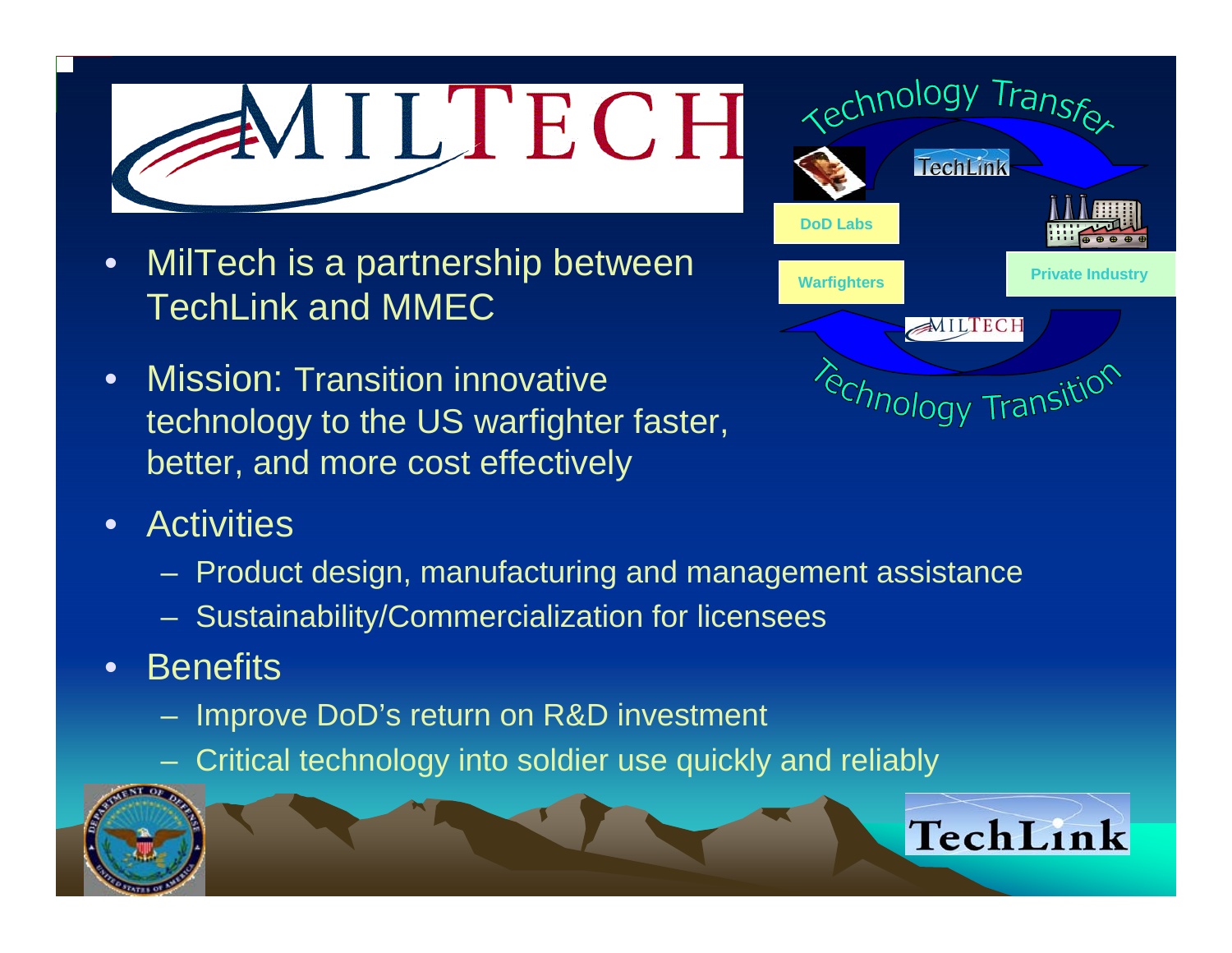



# **HemCon Bandage**

### **MilTech Assistance**

- • Customized equipment operations manual and quality system
- •Major yield improvement
- •Financial sustainability

Instantly stops bleeding, saves lives, reduces post-trauma injuries/amputations



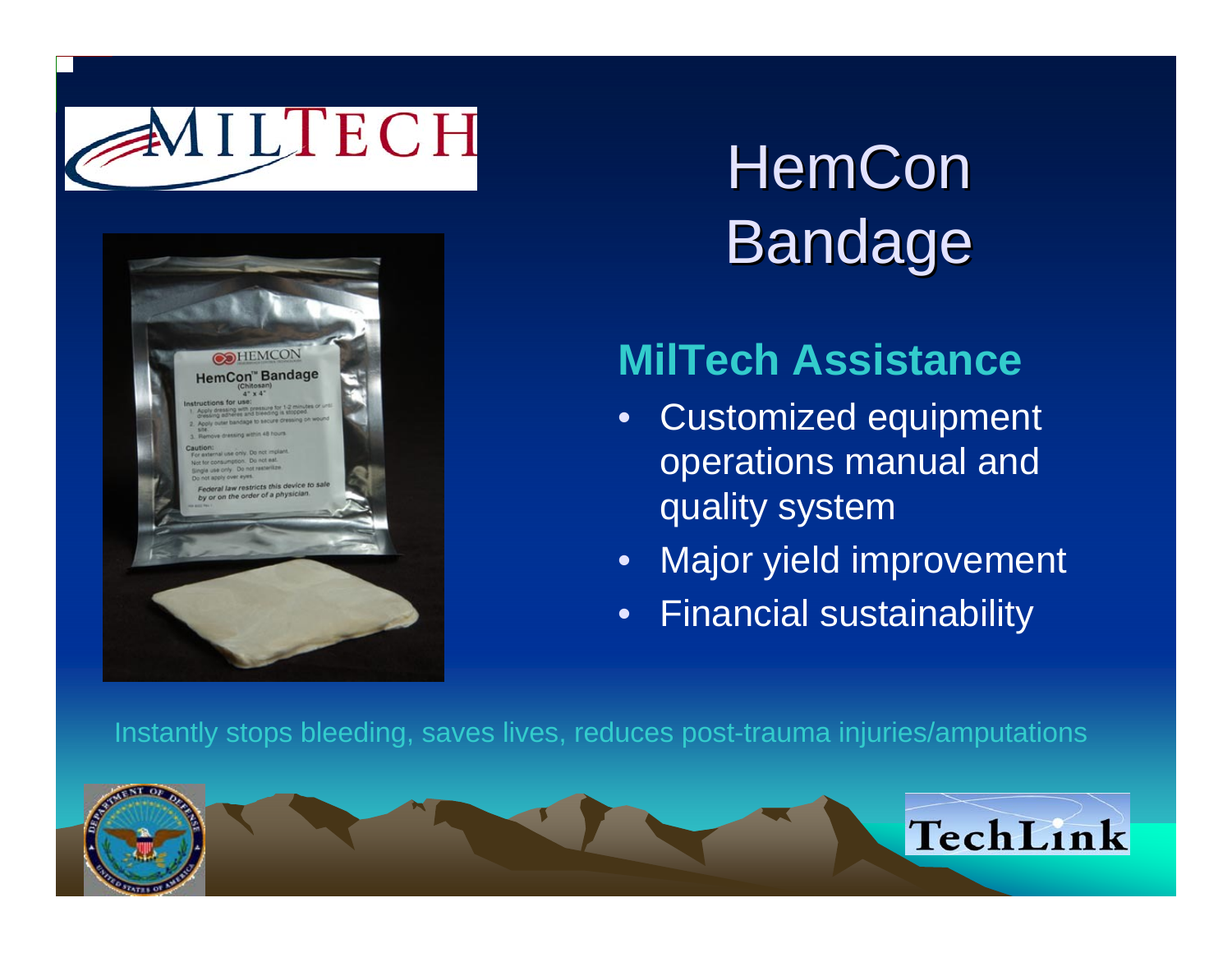



# **Field Portable Medical Sterilization**

### **MilTech Assistance**

- •Component integration
- Product ruggedization, design for life-cycle-cost reduction
- Product testing

#### Improved sterilization of deployed medical equipment



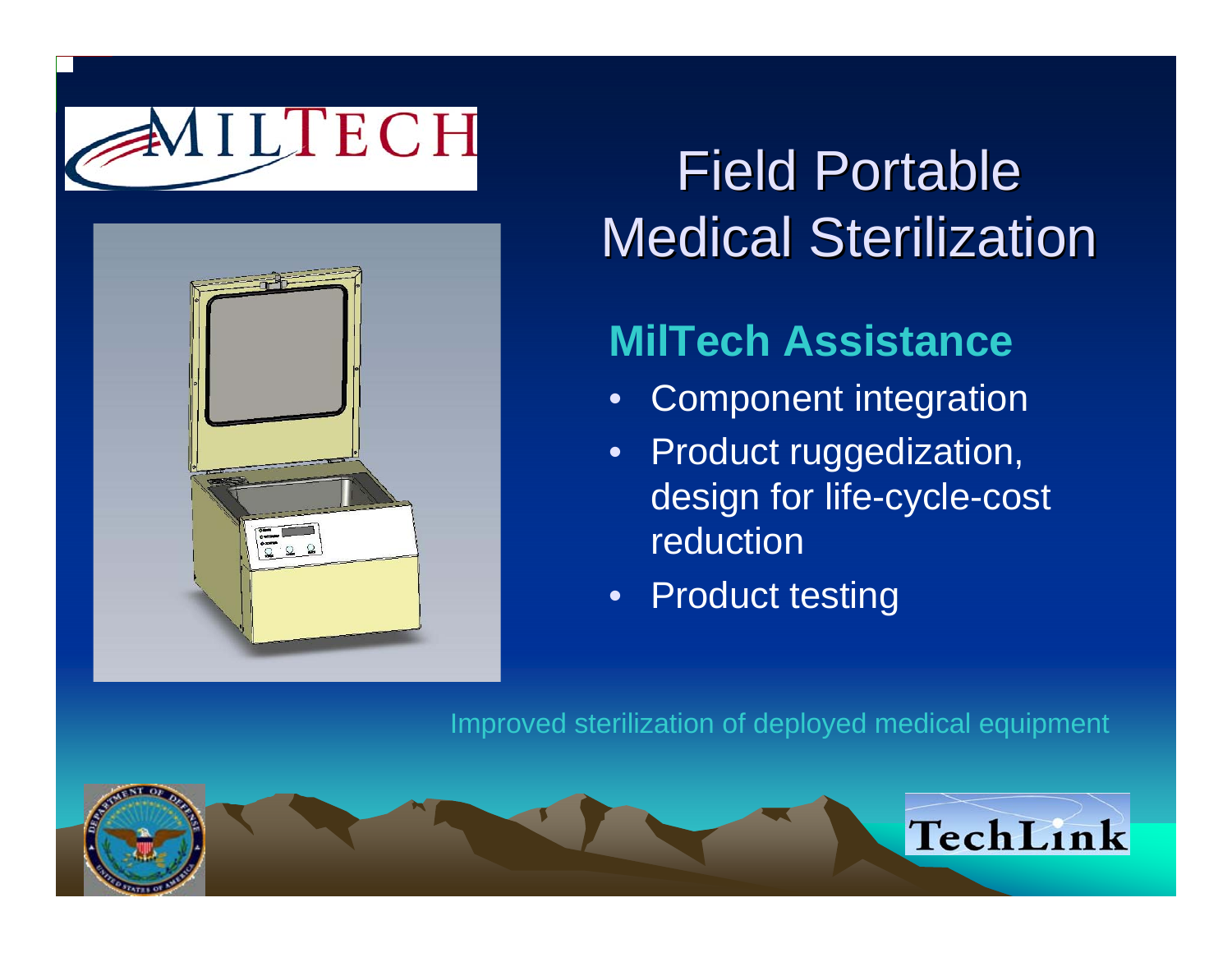AILTECH



# **Air Force First Responder Medical Bedding**

### **MilTech Assistance**

- • Develop sustainable supply chain
- $\bullet$  Implement quality and lean production
- •Achieve over 1000% growth

Reduced hypothermia, Increased survivability

TechLink

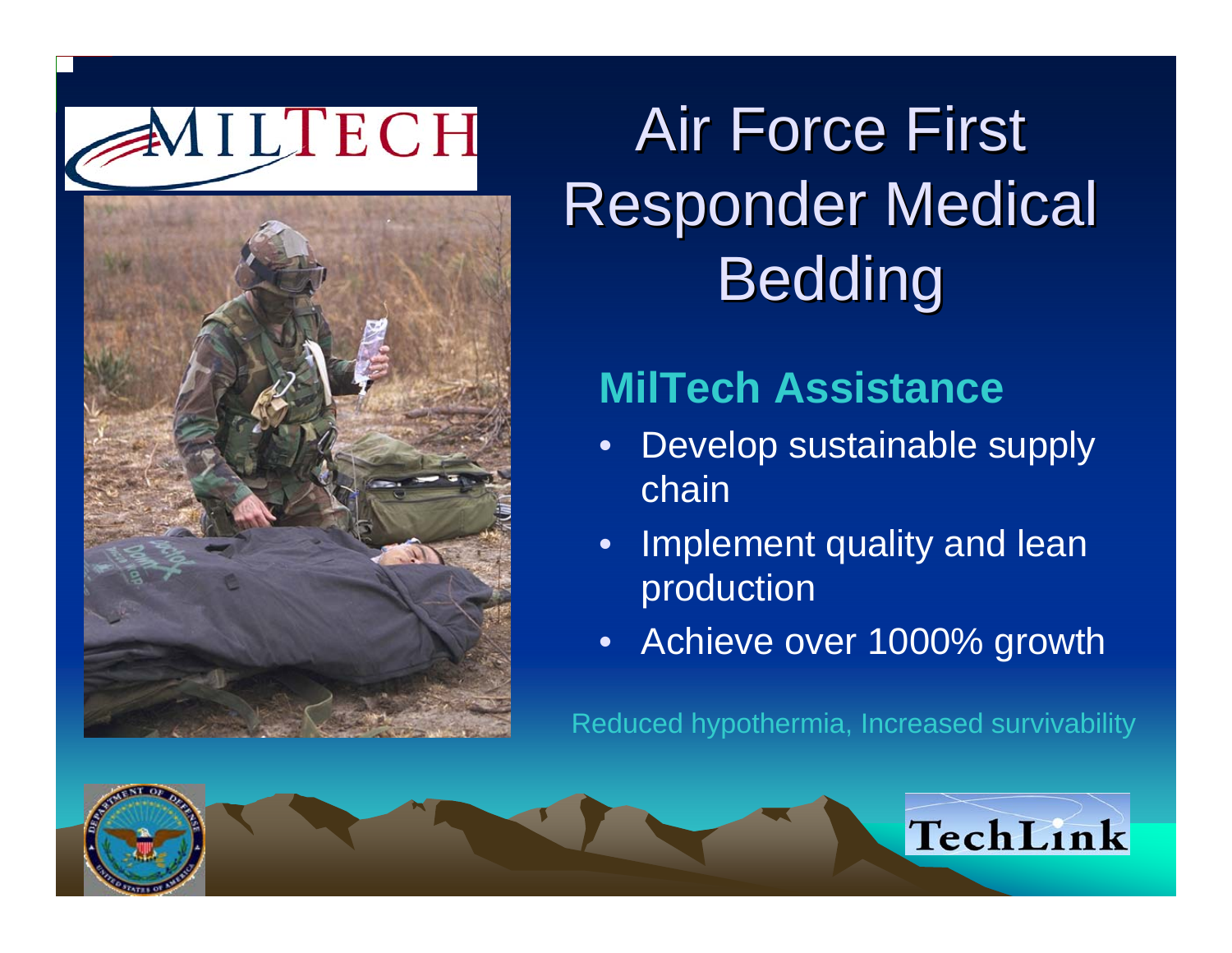### **Client Example: Scientific Materials Corp. Transition Success: Monoblock Laser (STORM)**

**Technology:** Manufacturing method for eye-safe rugged solid-state microlaser developed at Army CECOM under ManTech (2000 – 2001)

- $\bullet$  Company participant in ManTech project
- $\bullet$  Enabling materials developed under SBIRs
- License to SMC completed 2003
	- World-class laser/optoelectronic crystal production capabilities via multiple SBIRs
- $\bullet$  TechLink/MilTech assisted with  $\overline{\phantom{\mathbf{h}^2}}$ monoblock production improvement
- Used in Small Tactical Optical Rifle **Mounted (STORM) Micro-Laser Rangefinder (MLRF)** 
	- $\bullet$  Thousands now deployed
- $\bullet$  SMC bought by FLIR for \$13 M





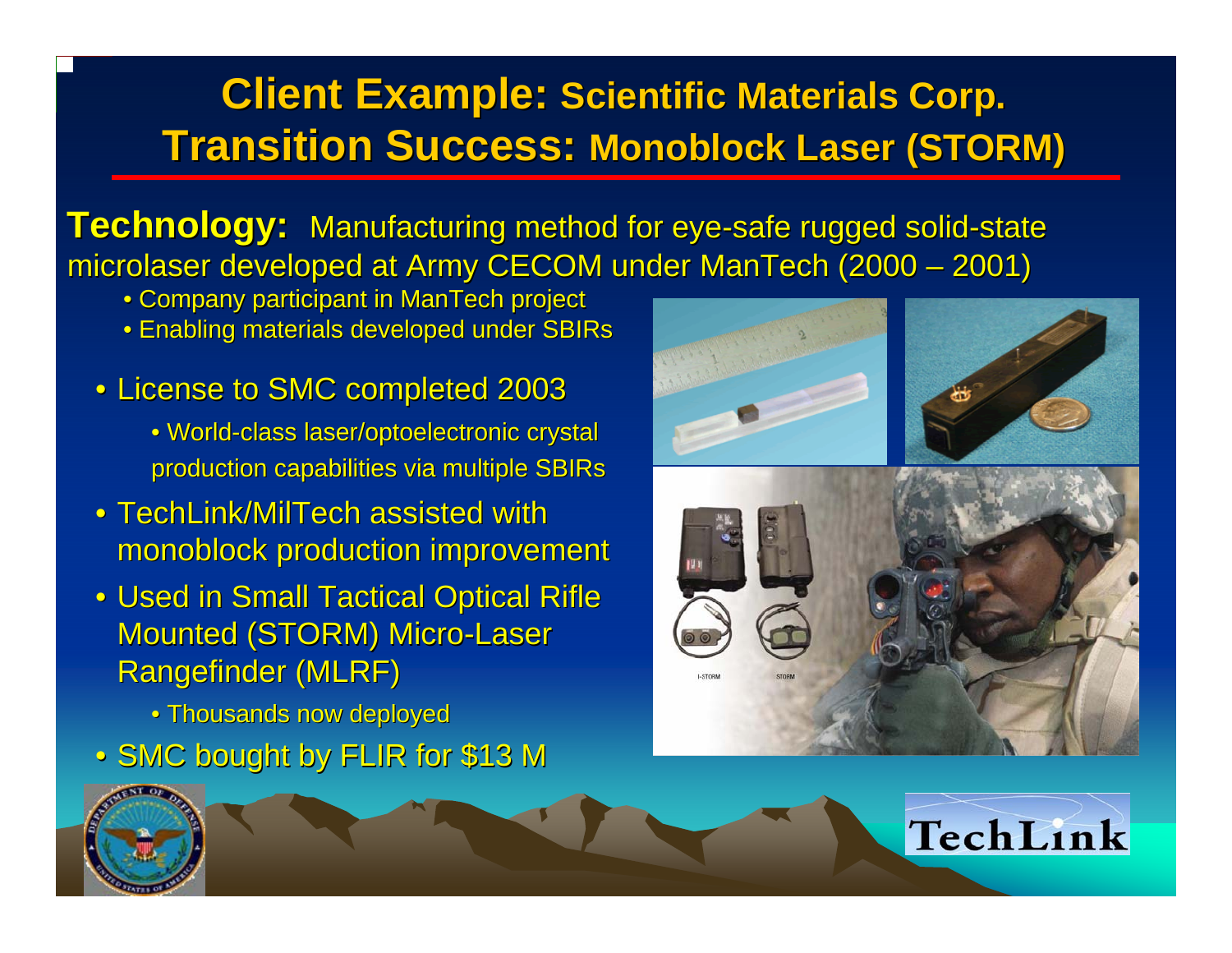

# **TechLink Results**

- **Over 500 partnerships between companies and DoD, NASA, and other federal agencies**
- **Assisted regional companies in securing over \$85 Million in new R&D funding**
- **Includes 170 SBIR/STTR Phase I, II, III awards worth > \$66 million**

 **Over 30% of all DoD technology licensing nationwide in FY03, FY04, FY05, FY06**



**Recognized by the US Department of Commerce, Office of Technology Policy, as one of nine exemplary models nationwide of federal technology transfer**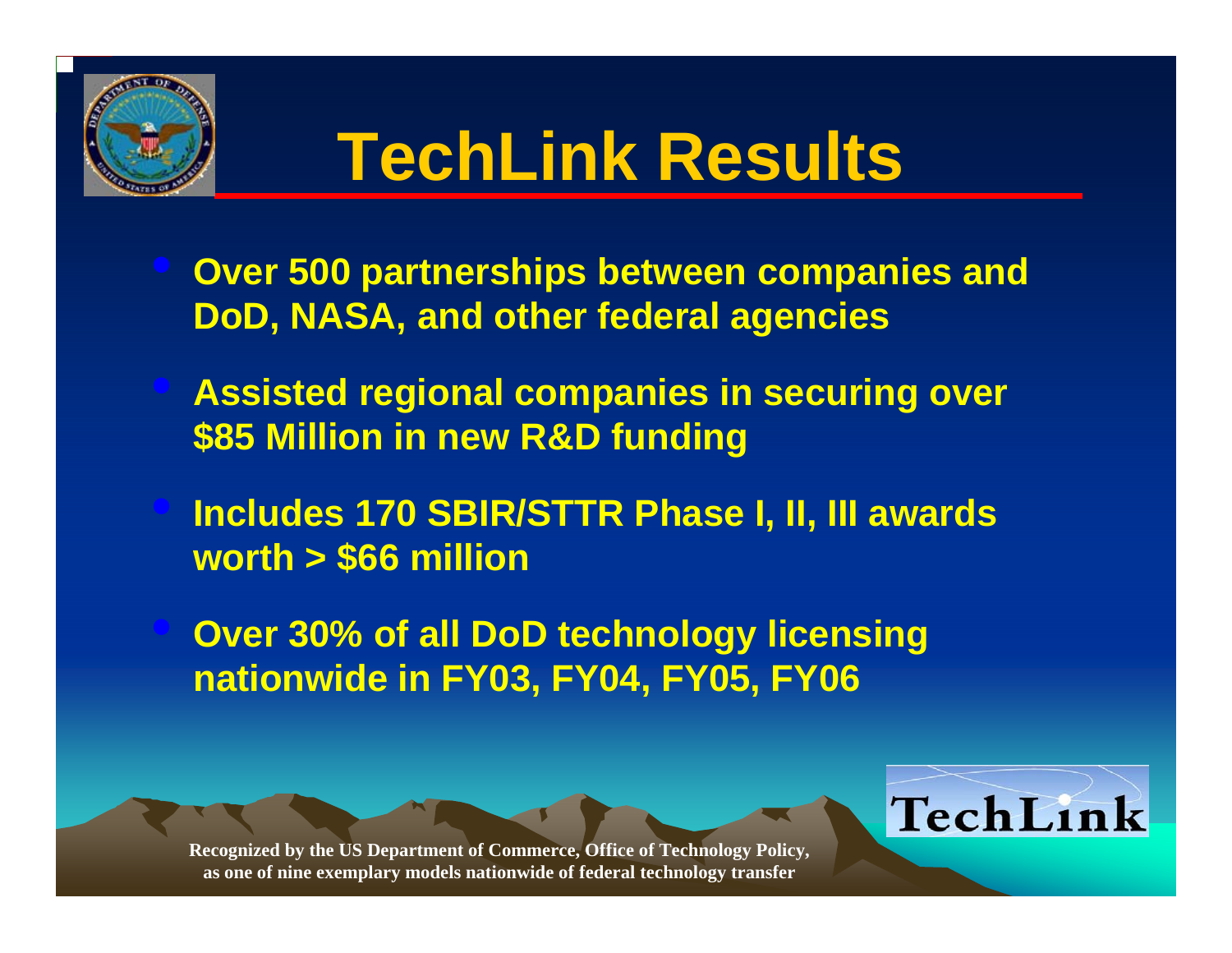## **Distribution of TechLink Partnerships**



Updated Nov. 30, 2005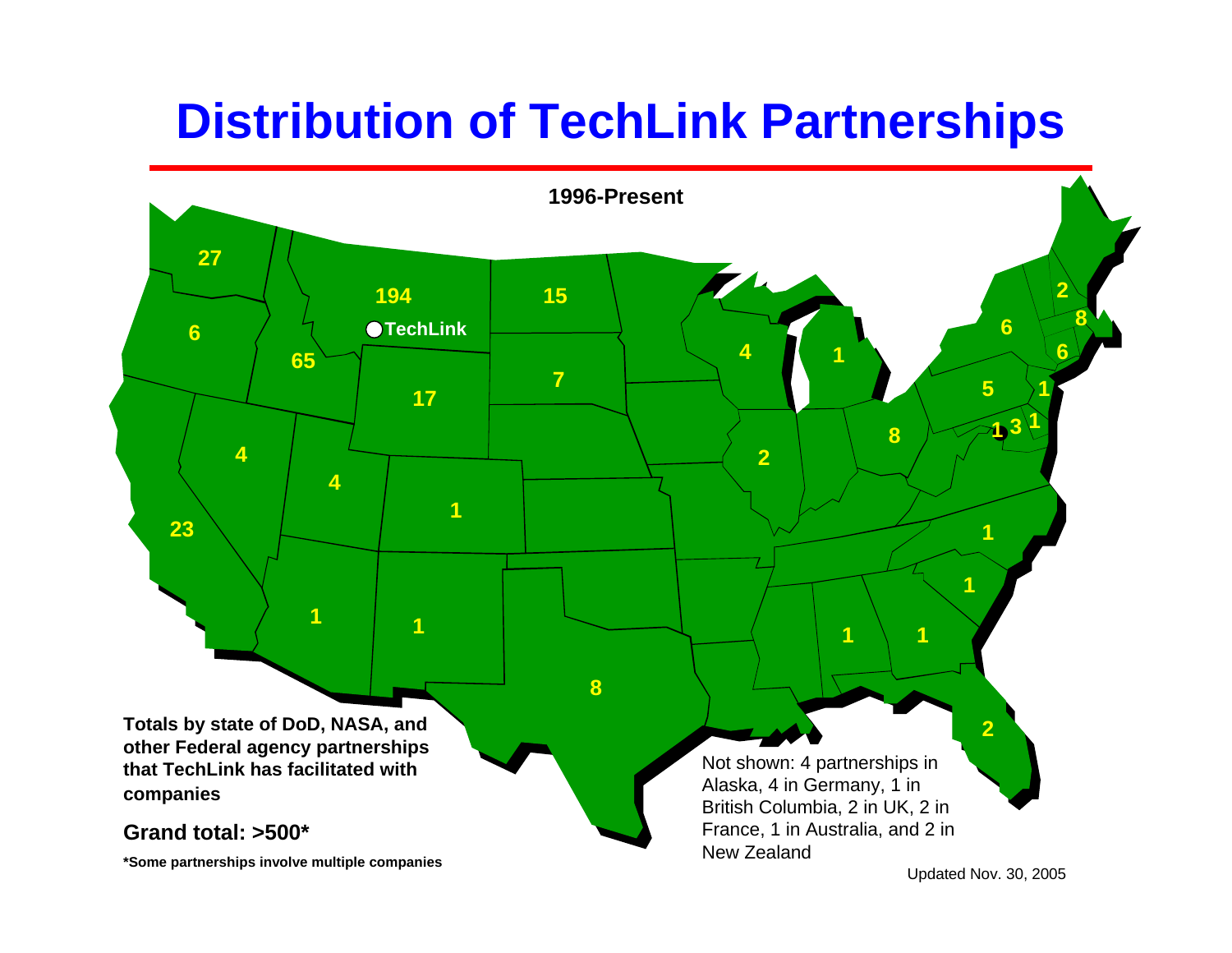## **DoD Lab Partnerships**